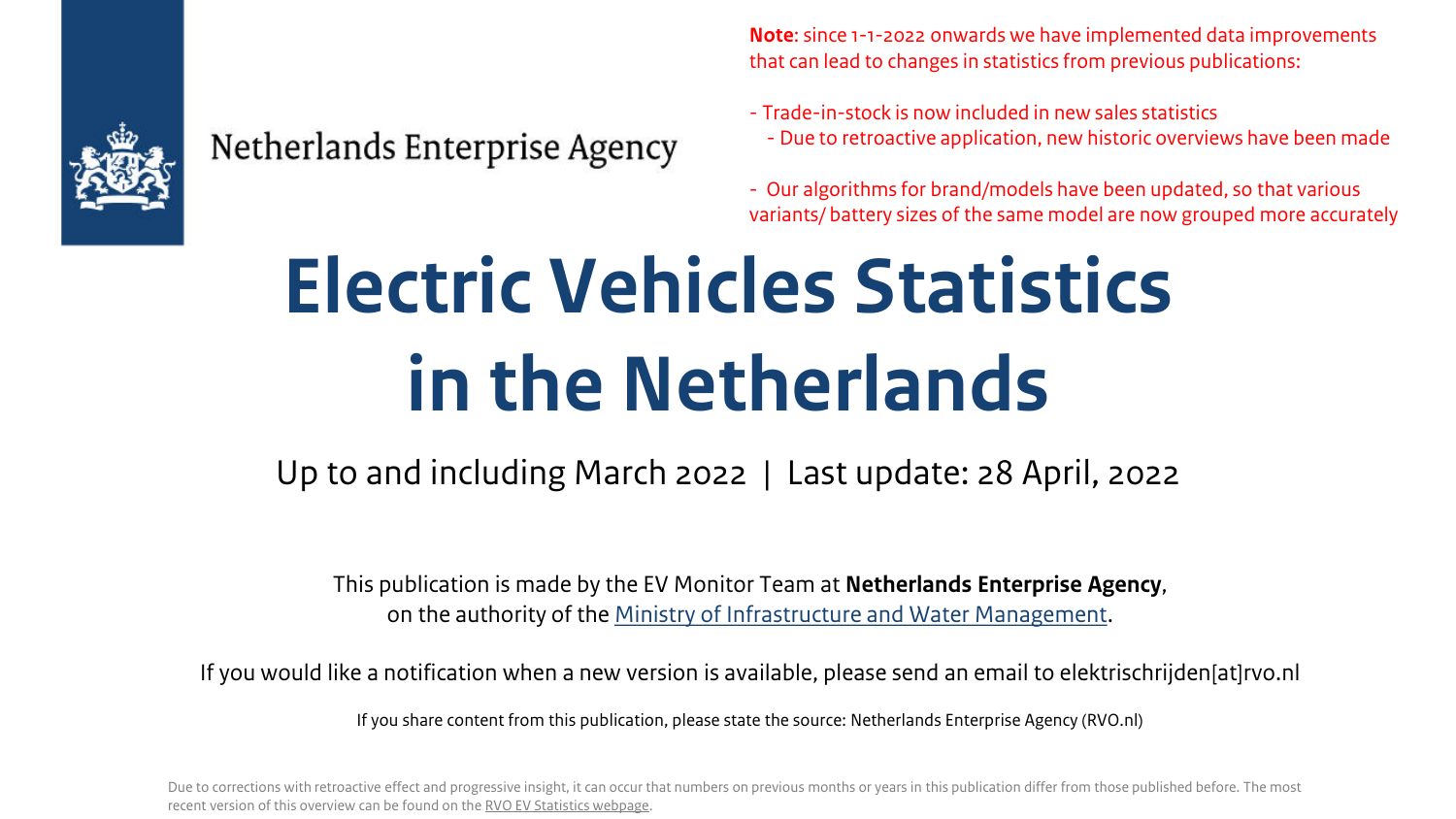

### **Summary of Dutch EV statistics as of 28 March 2022**

March 2022

#### **BEV (Battery Electric Vehicle)**

- The number of BEV passenger cars in the fleet increased to 261,602 (+7,859 / +3.10% Month-over-Month).
- The number of new sales of BEV passenger cars was 5,656, representing a monthly sales market share of 23.4%.
- BEV passenger car new sales top 3 in this month: Skoda Enyaq, Fiat 500, Audi Q4 E-Tron.

#### **FCEV (Fuel-Cell Electric Vehicle)**

• The number of FCEV passenger cars in the fleet increased to 505 (+9 / +1.81% MoM).

#### **PHEV (Plugin-Hybrid Electric Vehicle)**

- The number of PHEV passenger cars in the fleet increased to 149,196 (+4.237 / +2.92% MoM).
- The number of new sales of PHEV passenger cars was 3,273, representing a monthly sales market share of 12%.

#### **Charging Points (as EVSEs)**

• The total number of regular charging points increased to 94,336, the total number of fast charging points is 3,234

Source: Dutch Road Authority (RDW) and Eco-Movement B.V., edited by Netherlands Enterprise Agency (RVO.nl). **Vehicle fleet:** the cumulative registrations on balance. The increase is due to new registrations, used import and transfers from stock-in-trade to car owners. Decrease is due to export, theft, et cetera. **New registrations**: the sales of brand-new vehicles, stock-in-trade icluded. PHEV excludes hybrid electric vehicles (HEV).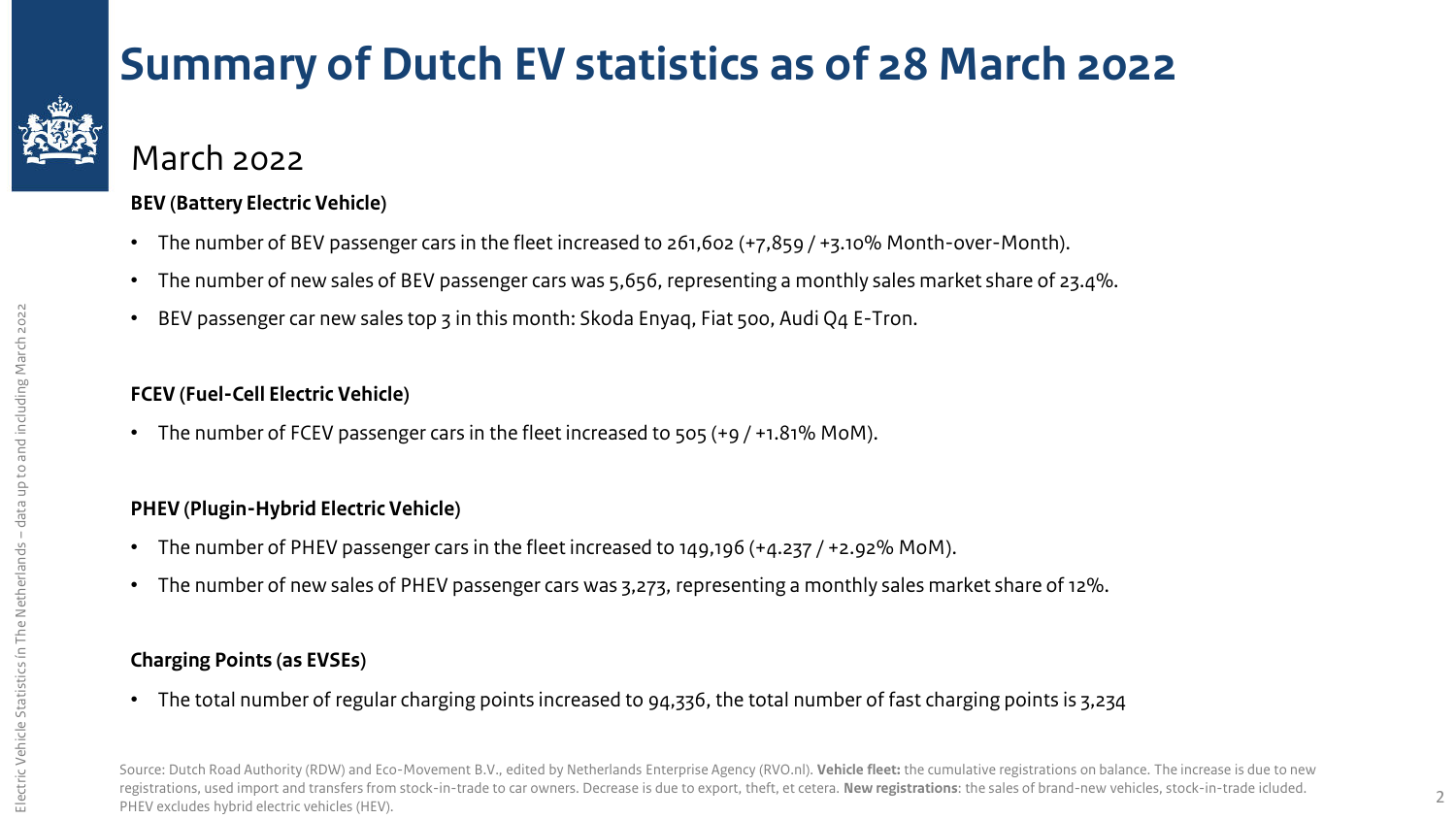#### <span id="page-2-0"></span>**Index**



• Slide 4: [Electric passenger cars](#page-3-0)

#### **Fleet statistics**

- [Slide 5: Registered EV passenger cars and buses](#page-4-0) [table]
- [Slide 6: Registered EV passenger cars](#page-5-0) [graph]
- [Slide 7: Segments of BEV and PHEV passenger cars](#page-6-0)
- [Slide 8: Top 10 BEV and PHEV passenger cars in fleet](#page-7-0)
- [Slide 9: Number of cars in car sharing fleet](#page-8-0)
- [Slide 10: Registered EV commercial vehicles](#page-9-0) [table]
- [Slide 11: Registered EV commercial vehicles](#page-10-0) [graph]
- [Slide 12: Top 10 BEV and PHEV commercial vehicles \(N1\)](#page-11-0)
- [Slide 13: Registered](#page-12-0) light electric vehicles (LEVs)

#### **Supply statistics**

• Slide 14: [Available BEV passenger car models < €45,000](#page-13-0) 

#### **Inflow / new sales statistics**

- [Slide 15: Inflow and outflow of EV passenger cars](#page-14-0)
- [Slide 16: New sales of EV passenger cars](#page-15-0) [table]
- [Slide 17: New sales of EV passenger cars](#page-16-0) [graph]
- [Slide 18: New sales, market share of EV passenger cars](#page-17-0)
- Slide 19: New sales, segments [of BEV and PHEV passenger cars](#page-18-0)
- [Slide 20: New sales, top 10 BEV and PHEV passenger cars](#page-19-0)

#### **EV charging points and hydrogen stations**

- [Slide 21: Number of charging points \(EVSE\) in NL](#page-20-0) (graph)
- [Slide 22: Number of charging points \(EVSE\) in NL](#page-21-0) (table)
- [Slide 23: Public hydrogen stations](#page-22-0)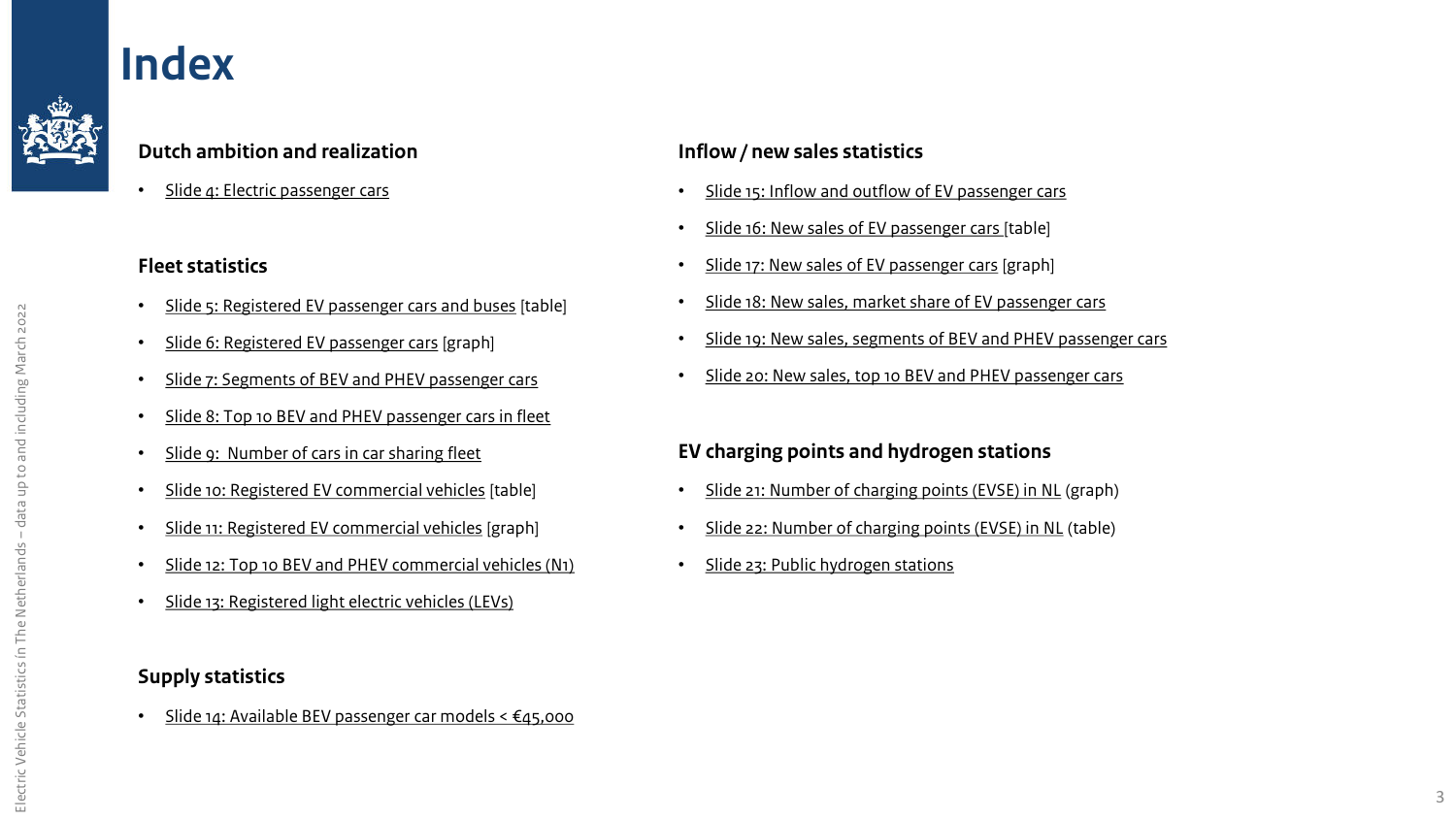#### **[D](#page-2-0)utch ambition and realization - electric passenger cars**

<span id="page-3-0"></span>

The table below shows the ambitions of the Dutch government towards zero-emission mobility for passenger cars in terms of new sales of passenger cars. New sales only include the sale of brand-new vehicles, used imports are excluded, sales to stock-in-trade are included.

**BEV** = Battery Electric Vehicle, **FCEV** = Fuel Cell Electric Vehicle, **PHEV** = Plug-in Hybrid Electric Vehicle

| <b>Ambition</b>                                           |                                                                                                                                                                                         |                              |                                                                                               |             |             |  |  |  |
|-----------------------------------------------------------|-----------------------------------------------------------------------------------------------------------------------------------------------------------------------------------------|------------------------------|-----------------------------------------------------------------------------------------------|-------------|-------------|--|--|--|
| 2020                                                      |                                                                                                                                                                                         |                              | 10% of all new passenger cars sold will have an electric powertrain and a plug <sup>1</sup> . |             |             |  |  |  |
| 2025                                                      | 50% of all new passenger cars sold will have an electric powertrain and a plug.<br>At least 30% of these vehicles (15% of the total) will be zero emission (BEV or FCEV) <sup>1</sup> . |                              |                                                                                               |             |             |  |  |  |
| 2030                                                      | 100% of all new passenger cars sold will be zero emission <sup>2</sup> .                                                                                                                |                              |                                                                                               |             |             |  |  |  |
| Realization: EVs as percentage of new passenger car sales |                                                                                                                                                                                         |                              |                                                                                               |             |             |  |  |  |
|                                                           | <b>All EVs</b><br>(BEV, FCEV, PHEV)                                                                                                                                                     | Zero-emission<br>(BEV, FCEV) | <b>BEV</b>                                                                                    | <b>FCEV</b> | <b>PHEV</b> |  |  |  |
| 2016                                                      | 5.8%                                                                                                                                                                                    | $1.1\%$                      | 1.1%                                                                                          | $0.0\%$     | 4.7%        |  |  |  |
| 2017                                                      | $2.2\%$                                                                                                                                                                                 | 1.9%                         | 2.0%                                                                                          | $0.0\%$     | 0.3%        |  |  |  |
| 2018                                                      | $6.3\%$                                                                                                                                                                                 | 5.5%                         | 5.5%                                                                                          | $0.0\%$     | 0.8%        |  |  |  |
| 2019                                                      | 14.9%                                                                                                                                                                                   | 13.7%                        | $13.7\%$                                                                                      | 0.03%       | $1.2\%$     |  |  |  |
| 2020                                                      | 24.8%                                                                                                                                                                                   | 20.5%                        | 20.5%                                                                                         | 0.04%       | 4.3%        |  |  |  |
| 2021                                                      | 29.8%                                                                                                                                                                                   | 20.0%                        | $20.0\%$                                                                                      | 0.04%       | 9.7%        |  |  |  |
| 2022 (YtD: Mar)                                           | 28,5%                                                                                                                                                                                   | 15,5%                        | 15,4%                                                                                         | 0.04%       | 13,0%       |  |  |  |

<sup>1</sup> Source: [Green Deal on Electric Transport 2016-2020](https://www.iea.org/policies/3009-green-deal-on-electric-transport-2016-2020-green-deal-198)

² Source: [Coalition Agreement 2017-2021,](https://www.kabinetsformatie2017.nl/binaries/kabinetsformatie/documenten/verslagen/2017/10/10/coalition-agreement-confidence-in-the-future/coalition-agreement-2017-confidence-in-the-future.pdf) p. 43

YtD: Year-to-Date - refers to the period beginning the first day of the current calendar year up to the most recent date of which data is provided in this document.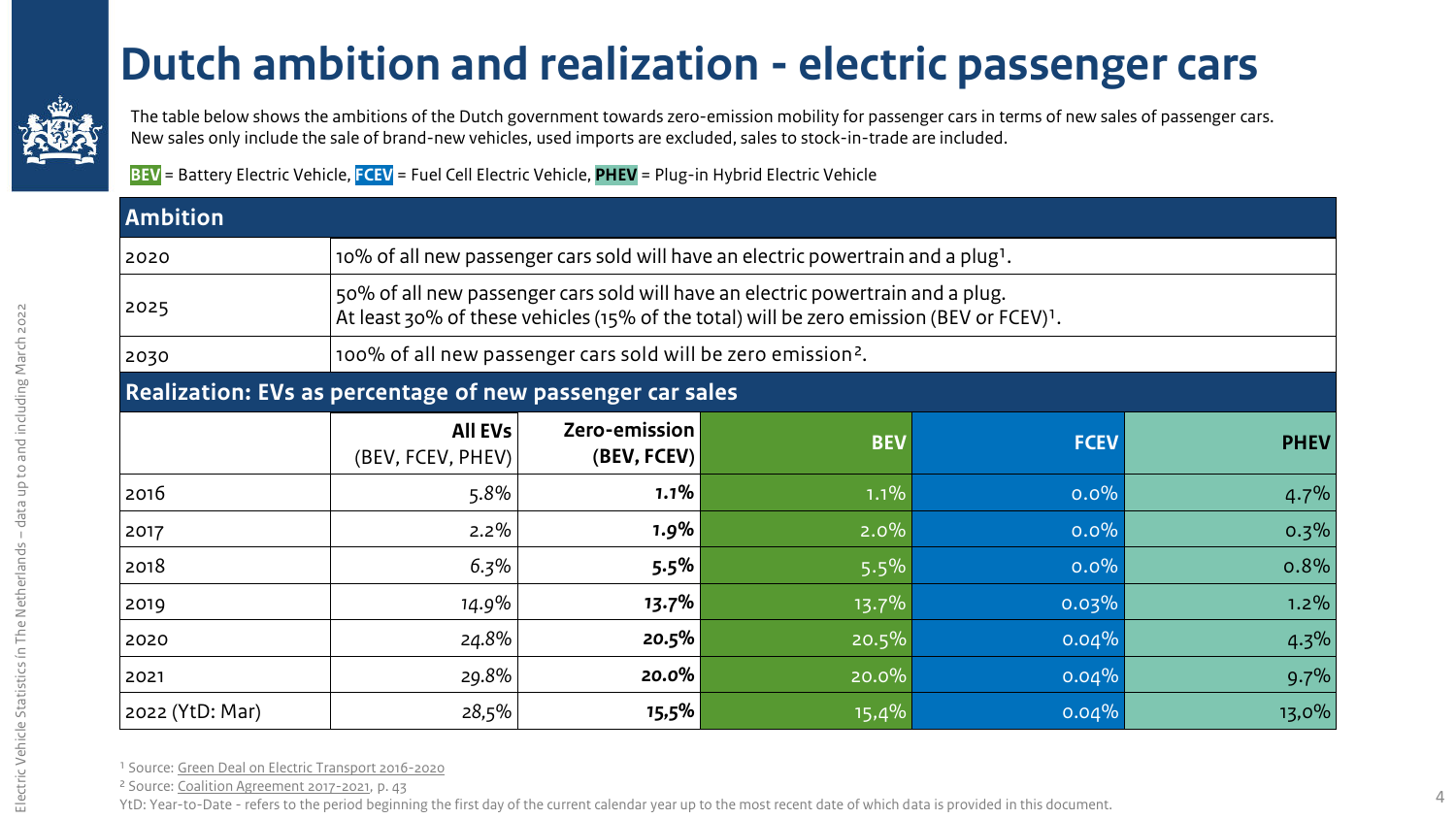### **[F](#page-2-0)leet:** Registered EV passenger cars and buses

<span id="page-4-0"></span>

The table below shows the amount of registered electric passenger cars (M1) and buses (M2+M3) in the Netherlands over time.

**BEV** = Battery Electric Vehicle, **FCEV** = Fuel Cell Electric Vehicle, **PHEV** = Plug-in Hybrid Electric Vehicle

| Type of vehicle           | <b>Legend</b>          | 31-12-2017 | 31-12-2018 | 31-12-2019 | 31-12-2020 | 31-12-2021     | 31-03-2022 |
|---------------------------|------------------------|------------|------------|------------|------------|----------------|------------|
|                           | Amount in fleet        | 117,826    | 138,204    | 196,817    | 270,668    | 381,823        | 411,303    |
| M1: Passenger cars (EV)   | % of total M1 fleet    | 1.42%      | 1.63%      | 2.29%      | 3.11%      | 4.33%          | 4.65%      |
|                           | Amount in fleet        | 20,810     | 43,510     | 105,016    | 172,524    | 243,662        | 261,602    |
| M1: Passenger cars (BEV)  | % of total M1 fleet    | 0.25%      | 0.51%      | $1.22\%$   | 1.98%      | 2.76%          | 2.96%      |
|                           | Amount in fleet        | 39         | 54         | 208        | 365        | 488            | 505        |
| M1: Passenger cars (FCEV) | % of total M1 fleet    | $0.00\%$   | $0.00\%$   | $0.00\%$   | $0.00\%$   | 0.01%          | 0.01%      |
| M1: Passenger cars        | Amount in fleet        | 97,977     | 94,642     | 91,593     | 97,779     | 137,673        | 149,196    |
| $ $ (PHEV)                | % of total M1 fleet    | 1.17%      | 1.12%      | 1.06%      | 1.13%      | 1.56%          | 1.69%      |
| M2+M3: Buses (EV)         | Amount in fleet        | 316        | 421        | 797        | 1,218      | 1,397          | 1,415      |
|                           | % of total M2+M3 fleet | 3.8%       | 4.20%      | 7.82%      | 12.65%     | 15.26%         | 15.38%     |
|                           | Amount in fleet        | 295        | 400        | 775        | 1,206      | 1,351          | 1,370      |
| M2+M3: Buses (BEV)        | % of total M2+M3 fleet | 2.88%      | 3.99%      | 7.60%      | 12.53%     | 14.76%         | 14.82%     |
|                           | Amount in fleet        |            |            | 8          | 6          | 4 <sub>1</sub> | 54         |
| M2+M3: Buses (FCEV)       | % of total M2+M3 fleet | 0.07%      | 0.07%      | 0.08%      | 0.06%      | 0.45%          | 0.58%      |
|                           | Amount in fleet        | 14         | 14         | 14         | 6          |                | 5          |
| M2+M3: Buses (PHEV)       | % of total M2+M3 fleet | $0.14\%$   | $0.14\%$   | 0.14%      | 0.06%      | 0.05%          | 0.05%      |

Source: Dutch Road Authority (RDW), edited by Netherlands Enterprise Agency (RVO.nl). The numbers represent the **vehicle fleet**, the cumulative registrations on balance. Stock-in-trade included. The increase is due to new registrations, used import and transfers from stock-in-trade to car owners. Decrease is due to export, demolition, theft, et cetera. PHEV excludes hybrid electric vehicles (HEV). EV includes the sum of BEV, FCEV and PHEV. The electric busses (M2+M3) are mainly BEV and approximately 40 trolleybuses.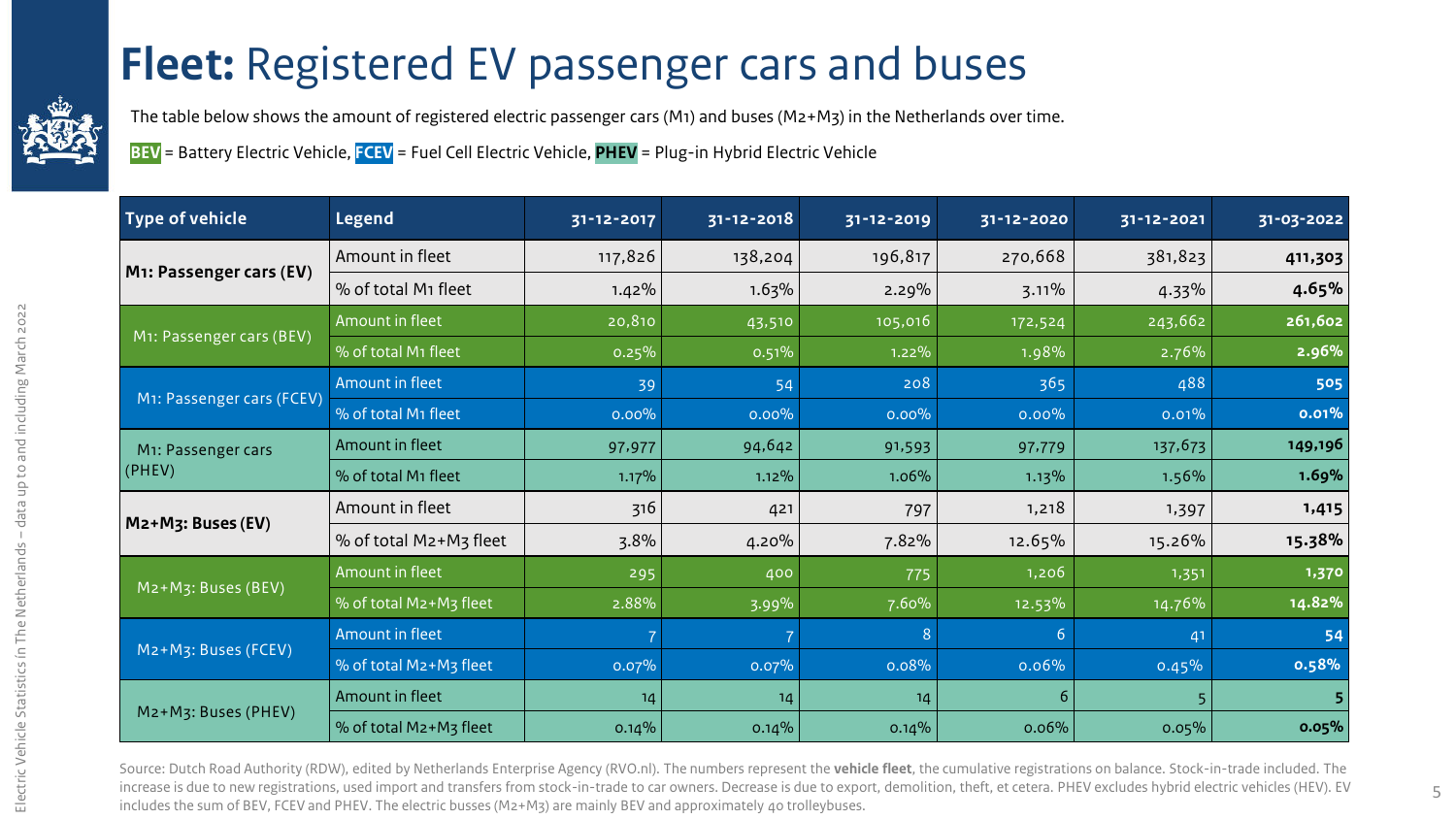#### <span id="page-5-0"></span>**[F](#page-2-0)leet: Registered EV passenger cars**

The graph below visualizes the amount of registered EV passenger cars (M1) in the Netherlands over time.

**BEV** = Battery Electric Vehicle, **FCEV** = Fuel Cell Electric Vehicle, **PHEV** = Plug-in Hybrid Electric Vehicle





Source: Dutch Road Authority (RDW), edited by Netherlands Enterprise Agency (RVO.nl). The numbers represent the **vehicle fleet**, the cumulative registrations on balance. Stock-in-trade cars included. The increase is due to new registrations, used import and transfers from stock-in-trade to car owners. Decrease is due to export, demolition, theft, et cetera. PHEV excludes hybrid electric vehicles (HEV). <sup>6</sup>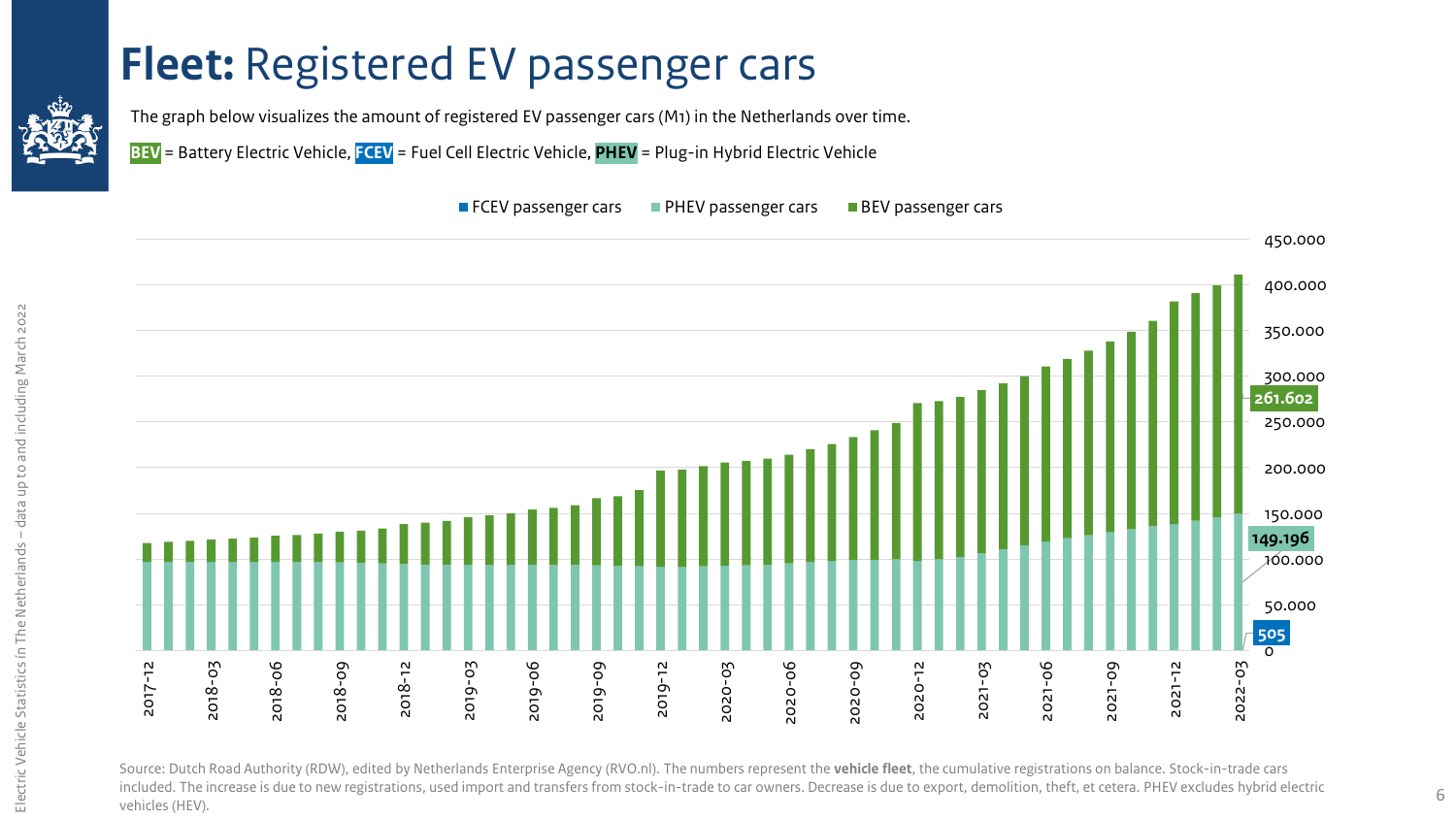### **[F](#page-2-0)leet:** Segments of BEV and PHEV passenger cars

<span id="page-6-0"></span>

Provided is a visualisation of various segments within the Battery Electric Vehicle (BEV) and Plug-in Hybrid Electric Vehicle (PHEV) passenger car fleet in the Netherlands. **Note**: The Fuel Cell Electric Vehicle (FCEV) models available on the market are segment D.

Segment legend: **A (mini):** city cars | **B (small):** supermini cars | **C (medium)**: small family cars | **D (large)**: large family cars | **E (executive)**: executive + luxury cars



#### Source: Dutch Road Authority (RDW), edited by Netherlands Enterprise Agency (RVO.nl). The numbers represent the **vehicle fleet**, the cumulative registrations on balance. Stock-in-trade cars included. The increase is due to new registrations, used import and transfers from stock-in-trade to car owners. Decrease is due to export, demolition, theft, et cetera. PHEV excludes hybrid electric vehicles (HEV).

**PHEV passenger car fleet per segment**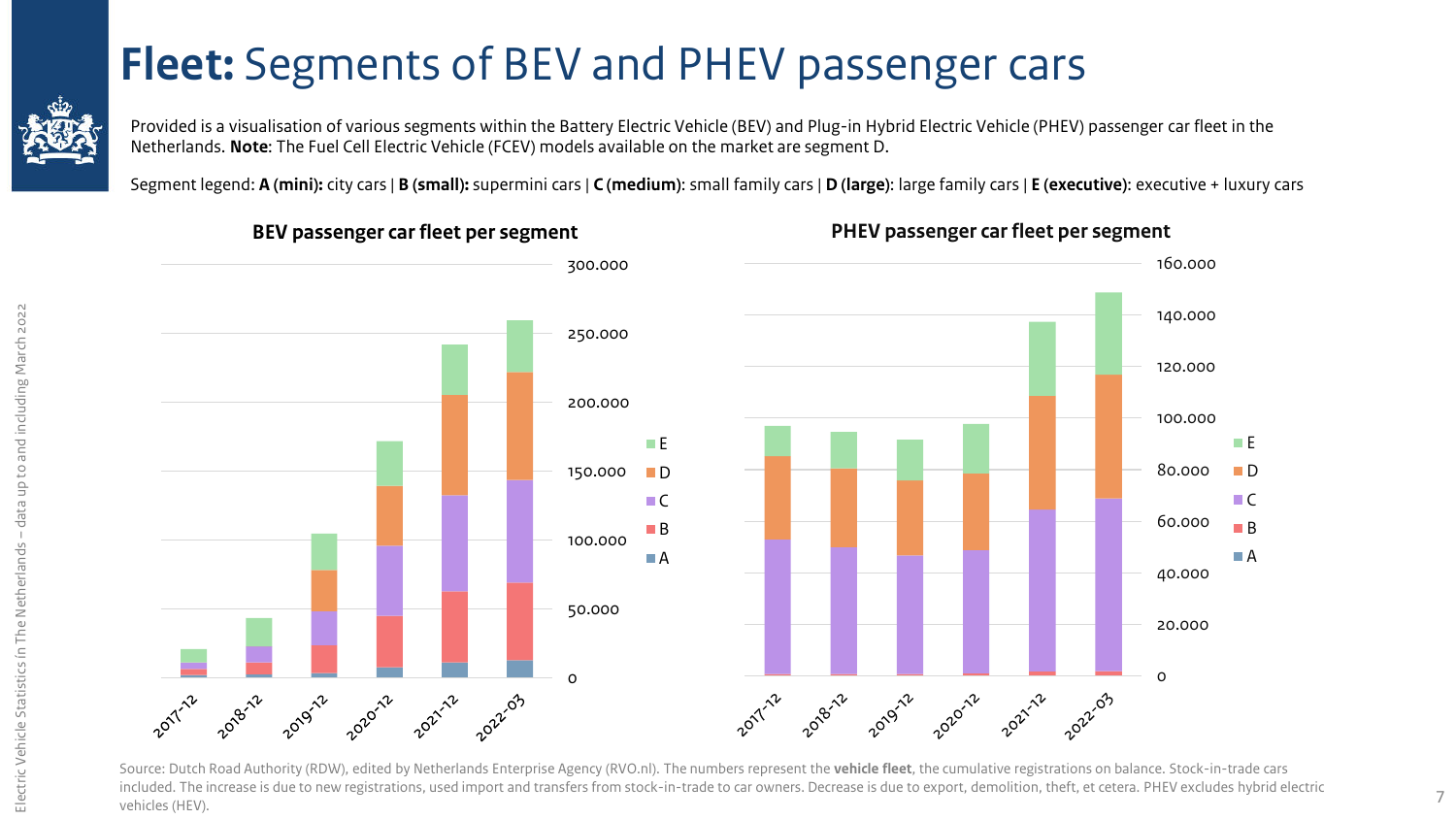### **[F](#page-2-0)leet:** Top 10 BEV and PHEV passenger car models

<span id="page-7-0"></span>

The graphs below visualize the top 10 most common registered EV passenger cars (M1) in the Netherlands as of **31 March 2022**.

**BEV** = Battery Electric Vehicle, **PHEV** = Plug-in Hybrid Electric Vehicle



Source: Dutch Road Authority (RDW), edited by Netherlands Enterprise Agency (RVO.nl). The numbers represent the **vehicle fleet**, the cumulative registrations on balance. Stock-in-trade cars included. The increase is due to new registrations, used import and transfers from stock-in-trade to car owners. Decrease is due to export, demolition, theft, et cetera. PHEV excludes hybrid electric vehicles (HEV). The statistics per 1-1-2022 may differ from earlier publications due to data improvements.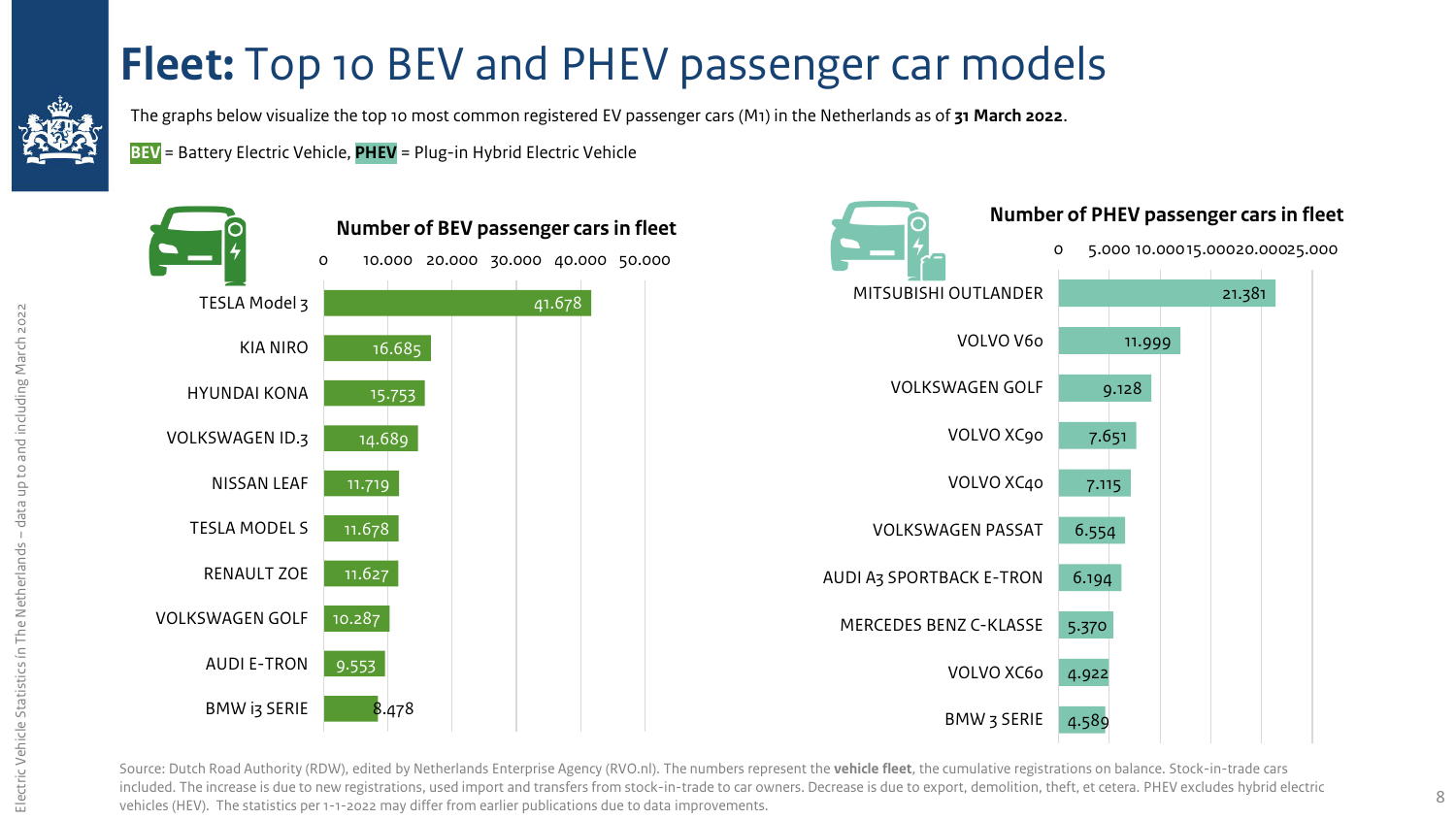### **[F](#page-2-0)leet:** Number of cars in car sharing fleet

<span id="page-8-0"></span>

The table and graph below provide information about the state of car sharing in the Netherlands. More details can be found on the [website of CROW \(](https://www.crow.nl/dashboard-autodelen/home/monitor-1/elektrische-deelauto-resultaat)in Dutch).

**BEV** = Battery Electric Vehicle, **PHEV** = Plug-in Hybrid Electric Vehicle



| 30.000<br>20.000<br>10.000<br>O                                                                            | 25.128<br>$\overline{151}$<br>$\overline{ }$<br>2016 | <u>.,, .,</u><br>$\overline{\phantom{a}}$<br>30.697<br>1.259<br>2017 | 41.191<br>636<br>$\overline{\mathsf{N}}$<br>2018 |         | 5.<br>$\infty$<br>ŻP.<br>$\sim$<br>2019 |         | 74<br>$\overline{N}$<br>LO.<br>2020 | 2021    | 505<br>ᄃ |
|------------------------------------------------------------------------------------------------------------|------------------------------------------------------|----------------------------------------------------------------------|--------------------------------------------------|---------|-----------------------------------------|---------|-------------------------------------|---------|----------|
|                                                                                                            |                                                      |                                                                      |                                                  | 2016    | 2017                                    | 2018    | 2019                                | 2020    | 2021     |
| Shared cars (all fuels)                                                                                    |                                                      |                                                                      | 25,128                                           | 30,697  | 41,191                                  | 51,149  | 64,312                              | 87,825  |          |
| Shared cars (BEV + PHEV)                                                                                   |                                                      |                                                                      |                                                  | 1,131   | 1,259                                   | 2,636   | 3,478                               | 5,274   | 11,505   |
|                                                                                                            |                                                      | Share of electric cars (BEV + PHEV) in car-sharing fleet             |                                                  | $4.5\%$ | $4.1\%$                                 | 6.4%    | 6.8%                                | $8.2\%$ | 13.1%    |
|                                                                                                            |                                                      | Share of battery electric cars (BEV) in car-sharing fleet            |                                                  | n.a.    | n.a.                                    | n.a.    | n.a.                                | $6.0\%$ | $10.1\%$ |
| Share of plug-in hybrid electric cars (PHEV) in car-sharing fleet                                          |                                                      |                                                                      | n.a.                                             | n.a.    | n.a.                                    | n.a.    | $2.2\%$                             | $3\%$   |          |
| People sharing cars                                                                                        |                                                      |                                                                      | n.a.                                             | n.a.    | 400,000                                 | 515,000 | 730,000                             | 970,000 |          |
| Source: CROW (2021), the statistics are updated once a year. PHEV excludes hybrid electric vehicles (HEV). |                                                      |                                                                      |                                                  |         |                                         |         |                                     |         |          |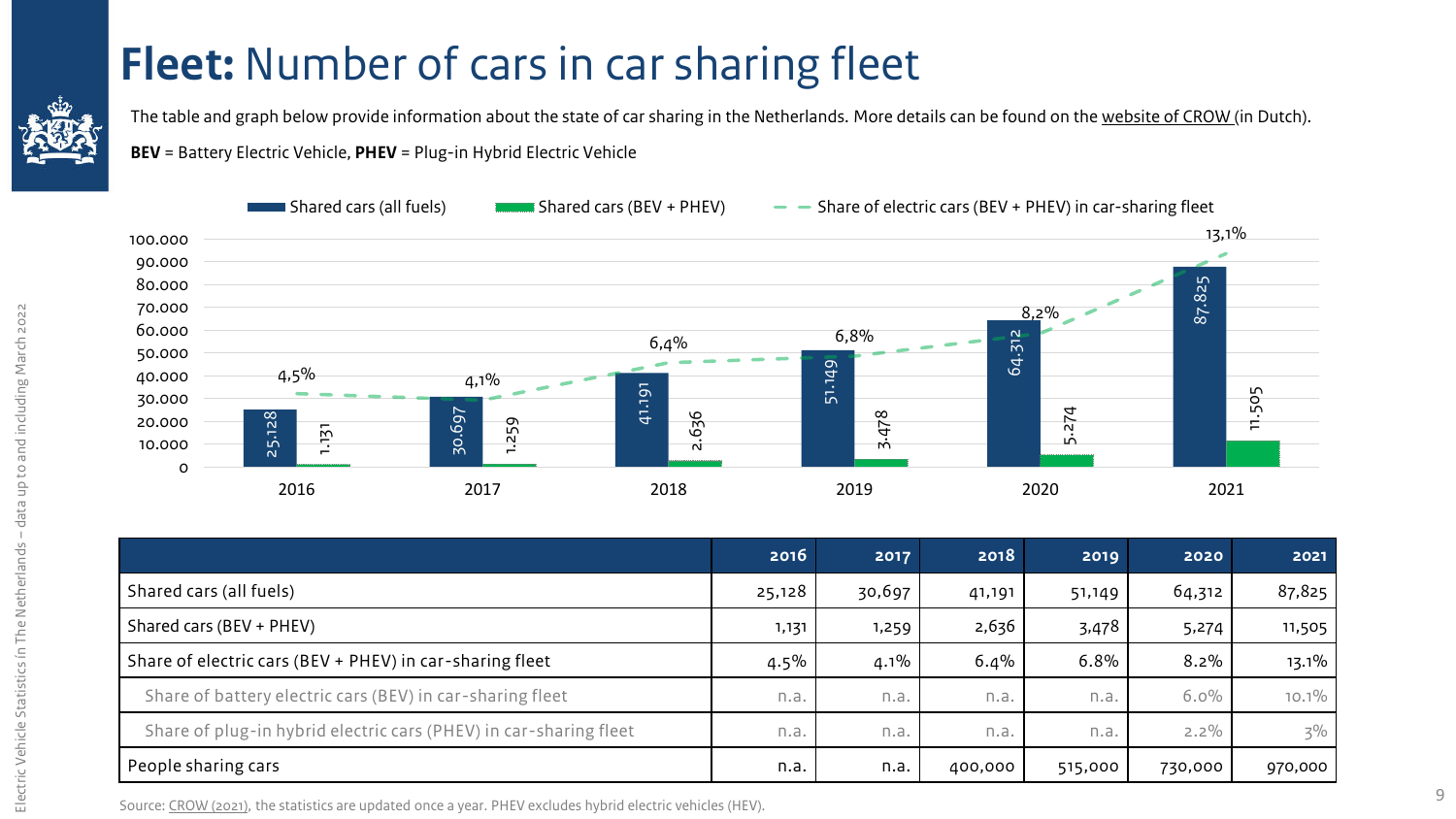### **[F](#page-2-0)leet:** Registered EV commercial vehicles (N1, N2+N3)

<span id="page-9-0"></span>

The table below shows the amount of registered electric commercial vans (N1) and trucks (N2+N3) in the Netherlands over time.

**BEV** = Battery Electric Vehicle, **FCEV** = Fuel Cell Electric Vehicle, **PHEV** = Plug-in Hybrid Electric Vehicle

| <b>Type of vehicle</b>                     | <b>Legend</b>                   | 31-12-2017 | $31 - 12 - 2018$ | 31-12-2019 | 31-12-2020 | 31-12-2021 | 31-03-2022 |
|--------------------------------------------|---------------------------------|------------|------------------|------------|------------|------------|------------|
|                                            | Amount in fleet                 | 2,161      | 3,120            | 4,355      | 5,979      | 9,069      | 10,177     |
| N1: Commercial Vans $\leq$ 3.5 tons (EV)   | % of total N1 fleet             | $0.23\%$   | $0.32\%$         | 0.44%      | $0.59\%$   | 0.88%      | 0.98%      |
|                                            | Amount in fleet                 | 2,156      | 3,113            | 4,343      | 5,937      | 8,978      | 10,064     |
| N1: Commercial Vans $\leq$ 3.5 tons (BEV)  | % of total N1 fleet             | 0.23%      | $0.32\%$         | 0.44%      | 0.59%      | 0.87%      | 0.97%      |
| N1: Commercial Vans $\leq$ 3.5 tons (FCEV) | Amount in fleet                 |            | 6                | 6          | 13         | 14         | $14$       |
|                                            | % of total N1 fleet             | $0.00\%$   | $0.00\%$         | $0.00\%$   | $0.00\%$   | $0.00\%$   | 0.00%      |
| N1: Commercial Vans $\leq$ 3.5 tons (PHEV) | Amount in fleet                 |            |                  | 6          | 29         | 77         | 99         |
|                                            | % of total N <sub>1</sub> fleet | $0.00\%$   | $0.00\%$         | $0.00\%$   | 0,00%      | 0.01%      | 0.01%      |
| N2+N3: Commercial Trucks > 3.5 tons (EV)   | Amount in fleet                 | 136        | 155              | 209        | 181        | 249        | 260        |
|                                            | % of total N2+N3 fleet          | $0.09\%$   | $0.10\%$         | 0.13%      | 0.11%      | 0.16%      | 0.16%      |
| N2+N3: Commercial Trucks > 3.5 tons (BEV)  | Amount in fleet                 | 92         | 112              | 166        | 145        | 206        | 216        |
|                                            | % of total N2+N3 fleet          | 0.06%      | 0.07%            | 0.10%      | 0.09%      | 0.13%      | 0.13%      |
| N2+N3: Commercial Trucks > 3.5 tons (FCEV) | Amount in fleet                 |            |                  | 6          | 8          | 14         | 15         |
|                                            | % of total N2+N3 fleet          | $0.00\%$   | $0.00\%$         | $0.00\%$   | 0.01%      | 0.01%      | 0.01%      |
|                                            | Amount in fleet                 | 39         | 39               | 37         | 28         | 29         | 29         |
| N2+N3: Commercial Trucks > 3.5 tons (PHEV) | % of total N2+N3 fleet          | 0.03%      | $0.02\%$         | $0.02\%$   | 0.02%      | $0.02\%$   | 0.02%      |

Source: Dutch Road Authority (RDW), edited by Netherlands Enterprise Agency (RVO.nl). The numbers represent the **vehicle fleet**, the cumulative registrations on balance. Stock-in-trade included. The increase is due to new registrations, used import and transfers from stock-in-trade to car owners. Decrease is due to export, demolition, theft, et cetera. PHEV excludes hybrid electric vehicles (HEV). EV includes the sum of BEV, FCEV and PHEV.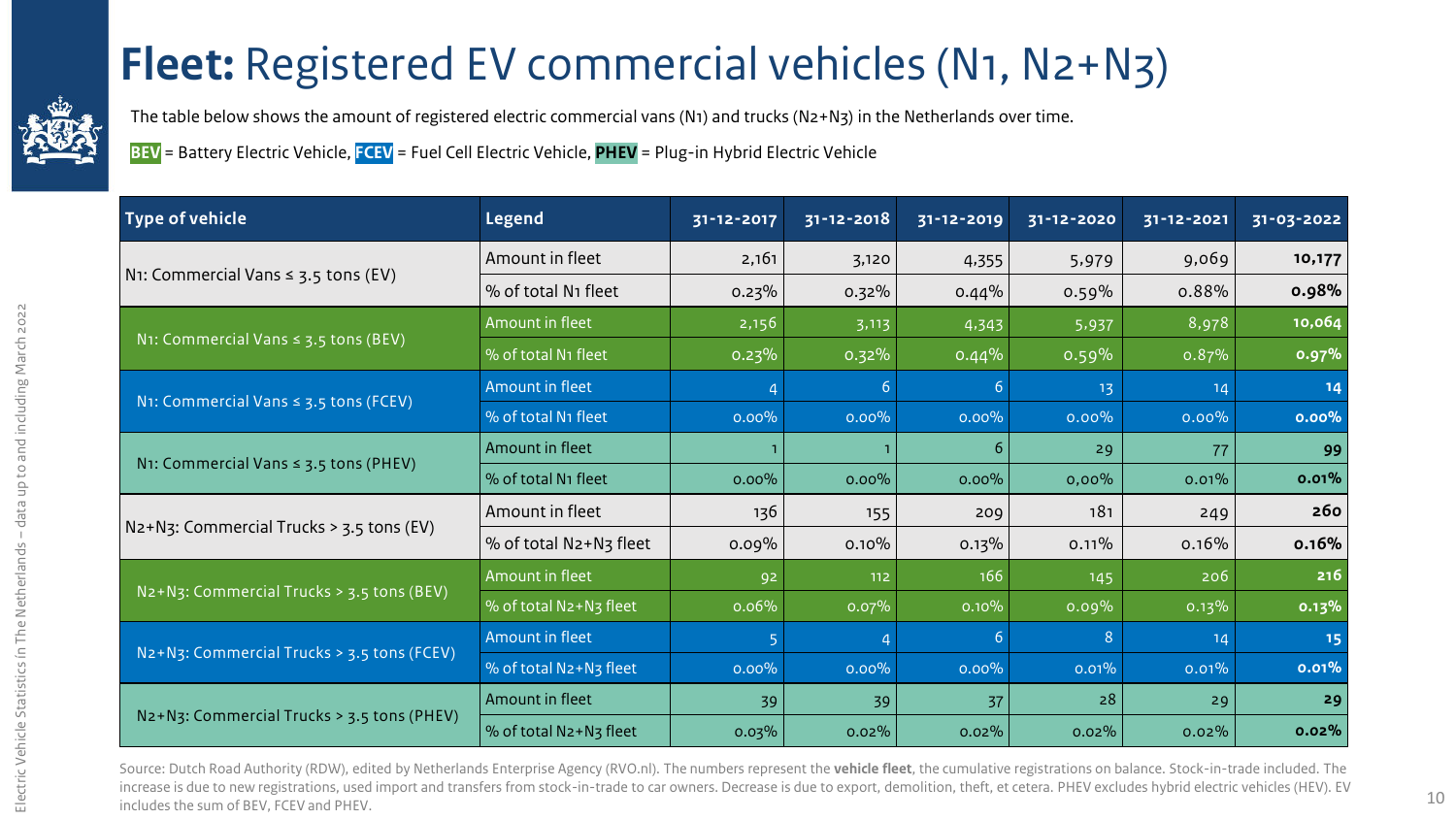### <span id="page-10-0"></span>**[F](#page-2-0)leet:** Registered EV commercial vehicles (N1, N2+N3)



**EV** includes the sum of BEV, FCEV and PHEV. BEV = Battery Electric Vehicle, FCEV = Fuel Cell Electric Vehicle, PHEV = Plug-in Hybrid Electric Vehicle.



Source: Dutch Road Authority (RDW), edited by Netherlands Enterprise Agency (RVO.nl). The numbers represent the **vehicle fleet**, the cumulative registrations on balance. Stock-in-trade cars included. The increase is due to new registrations, used import and transfers from stock-in-trade to car owners. Decrease is due to export, demolition, theft, et cetera. PHEV excludes hybrid electric vehicles (HEV).

 $N_1$  (EV)  $N_2+N_3$  (EV)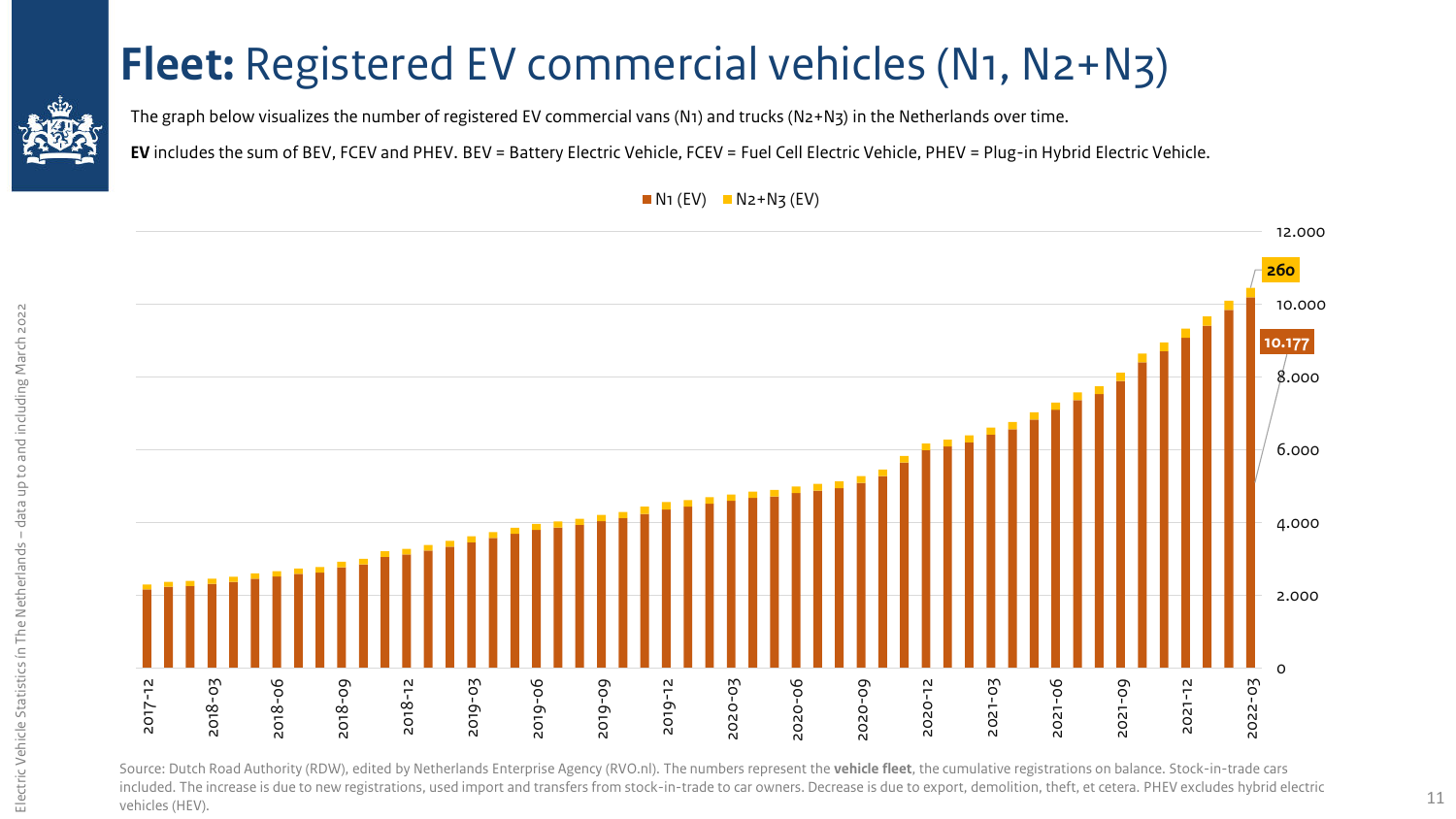### **[F](#page-2-0)leet:** Top 10 BEV and PHEV commercial vehicles  $\leq$  3.5 tons (N1)

<span id="page-11-0"></span>

Electric Vehicle

Electric Vehicle Statistics in The Netherlands

Statistics ín The Netherlands – data up to and including March 2022

- data up to and including March 2022

The graphs below visualize the top 10 most common registered EV passenger cars (M1) in the Netherlands as of **28 March 2022**.

**BEV** = Battery Electric Vehicle, **PHEV** = Plug-in Hybrid Electric Vehicle





Source: Dutch Road Authority (RDW), edited by Netherlands Enterprise Agency (RVO.nl). The numbers represent the **vehicle fleet**, the cumulative registrations on balance. Stock-in-trade cars included. The increase is due to new registrations, used import and transfers from stock-in-trade to car owners. Decrease is due to export, demolition, theft, et cetera. PHEV excludes hybrid electric vehicles (HEV).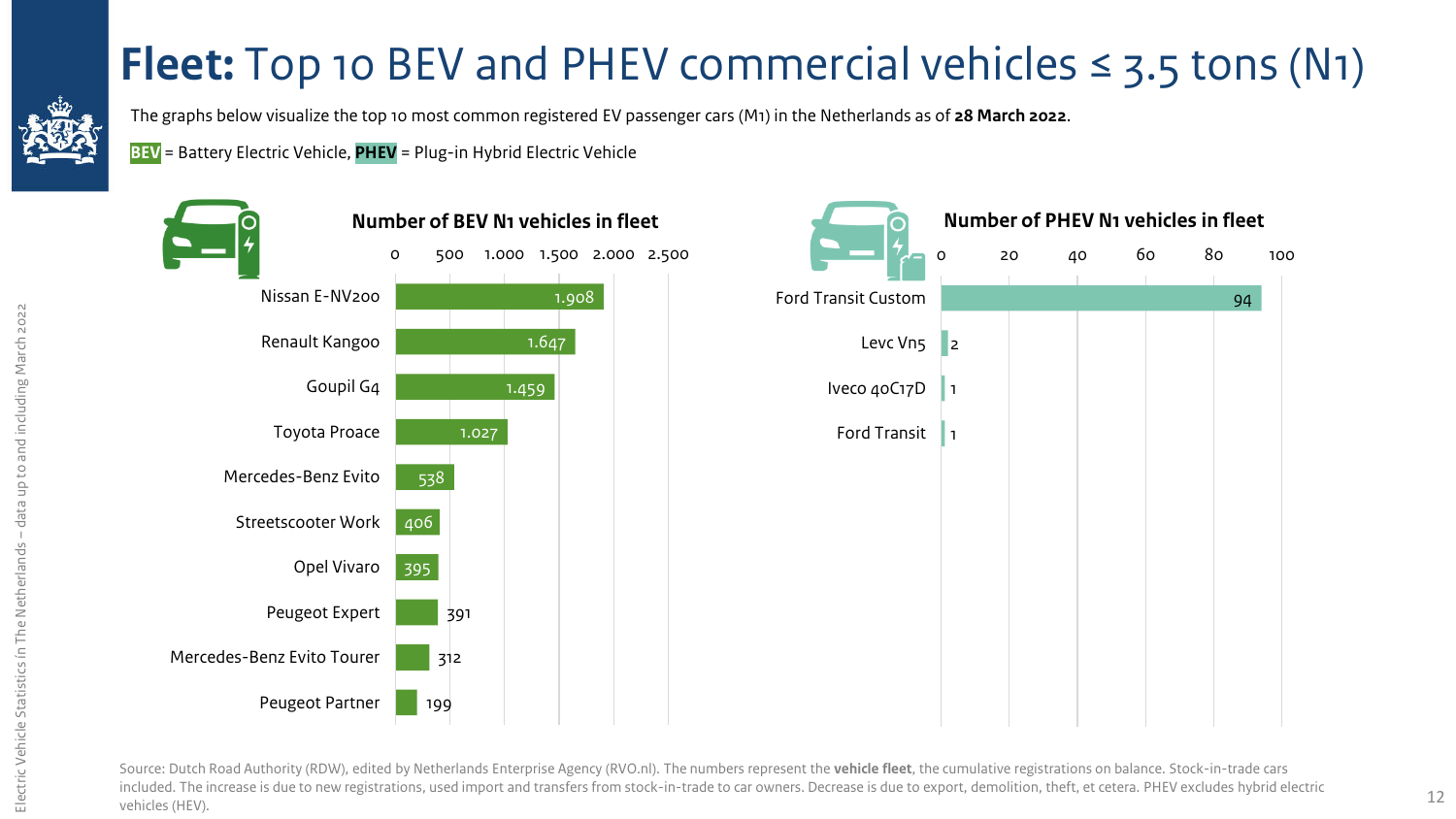### <span id="page-12-0"></span>**[F](#page-2-0)leet:** Registered light electric vehicles (LEVs)

The table below shows the amount of registered light electric vehicles (LEVs) in the Netherlands over time.

**BEV** = Battery Electric Vehicle

| Type of vehicle                                       | Legend                  | 31-12-2017 | $\overline{31}$ -12-2018 | 31-12-2019 | 31-12-2020 | 31-12-2021 | 31-03-2022 |
|-------------------------------------------------------|-------------------------|------------|--------------------------|------------|------------|------------|------------|
| L1-L5: 2 and 3 wheeled LEVs (BEV)                     | Amount in fleet         | 38,841     | 45,976                   | 57,582     | 78,431     | 106,114    | 112,699    |
| Speed Pedelec $\leq$ 45km/h (BEV)                     | Amount in fleet         | 12,626     | 15,512                   | 19,007     | 23,181     | 26,791     | 27,573     |
|                                                       | % of vehicle type total | 100%       | 100%                     | 100%       | 100%       | 99,97%     | 99.97%     |
|                                                       | Amount in fleet         | 21,885     | 24,904                   | 30,186     | 42,816     | 58,971     | 61,453     |
| Light moped $\leq$ 25 km/h (BEV)                      | % of vehicle type total | $3.11\%$   | 3.40%                    | 4.03%      | 5.44%      | 7.28%      | 7.58%      |
|                                                       | Amount in fleet         | 3,763      | 4,838                    | 7,542      | 11,415     | 19,163     | 21,507     |
| Light moped $\leq$ 45 km/h (BEV)<br>$\lvert 8 \rvert$ | % of vehicle type total | 0.82%      | 1.06%                    | 1.65%      | 2.47%      | 4.06%      | 4.53%      |
|                                                       | Amount in fleet         | 417        | 566                      | 693        | 895        | 1,063      | 1,222      |
| Motorbike (BEV)                                       | % of vehicle type total | 0.06%      | 0.08%                    | 0.10%      | $0,12\%$   | 0.14%      | 0.15%      |
|                                                       | Amount in fleet         | 150        | 156                      | 154        | 124        | 126        | 127        |
| Trike / Three-wheeler (BEV)                           | % of vehicle type total | 1.54%      | 1.45%                    | 1.29%      | 0.93%      | 0.86%      | 0.84%      |
| L6-L7: 4 wheeled LEVs (BEV)                           | Amount in fleet         | 1,210      | 1,392                    | 1,839      | 2,833      | 3,379      | 3,509      |
|                                                       | Amount in fleet         | 922        | 1,051                    | 1,202      | 1,277      | 1,350      | 1,396      |
| Quadricycle (BEV)                                     | % of vehicle type total | $5.54\%$   | 6.22%                    | 7.06%      | 7.37%      | 7.68%      | 7.89%      |
|                                                       | Amount in fleet         | 288        | 341                      | 637        | 1,556      | 2,029      | 2,203      |
| Microcar $\leq$ 45 km/h (BEV)                         | % of vehicle type total | 1.37%      | 1.67%                    | 3.13%      | 7.42%      | 9.38%      | 10.12%     |

Source: Dutch Road Authority (RDW), edited by Netherlands Enterprise Agency (RVO.nl). The numbers represent the **vehicle fleet**, the cumulative registrations on balance. Stock-in-trade vehicles included. The increase is due to new registrations, used import and transfers from stock-in-trade to vehicle owners. Decrease is due to export, demolition, theft, et cetera. 13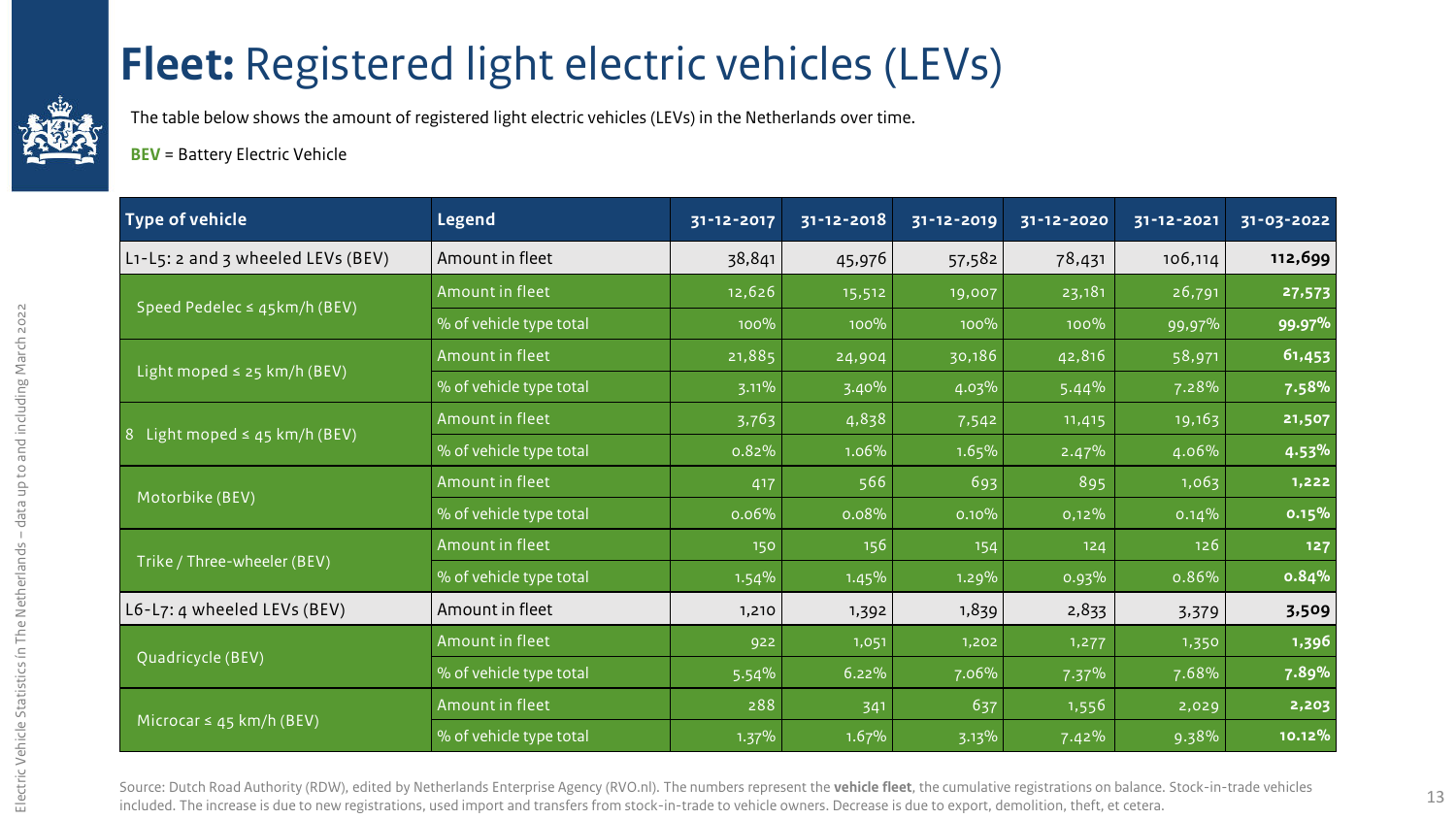### **[S](#page-2-0)upply**: Available BEV passenger car models below €45,000

<span id="page-13-0"></span>

Provided is an overview of the available\* battery electric vehicles (BEV) models below €45,000, the maximum price of a new car eligible for the Dutch BEV subsidy. Older models or variants that are no longer in production are excluded from this list and may be available as a used car. Visit [EV database](https://ev-database.org/) for the full list.

Segment legend: **A (mini):** city cars | **B (small):** supermini cars | **C (medium)**: small family cars

| <b>Segment</b> | <b>BEV</b> model                 | <b>Real Range</b> | <b>Price from</b> | <b>Segment</b> | <b>BEV</b> model                    | <b>Real Range</b> | <b>Price from</b> |
|----------------|----------------------------------|-------------------|-------------------|----------------|-------------------------------------|-------------------|-------------------|
|                | Dacia Spring Electric            | 140 - 195 km      | € 17,890          |                | Volkswagen ID.3 Pro                 | 295 - 405 km      | € 36,240          |
|                | Renault Twingo Electric          | 110 - 155 km      | € 20,690          | B.             | Kia e-Soul 64 kWh                   | 310 - 420 km      | € 36,495          |
|                | Smart EQ fortwo coupe            | 85 - 115 km       | € 23,995          |                | Hyundai IONIQ Electric              | 205 - 290 km      | € 37,015          |
| B              | Fiat 500e Berlina 24 kWh         | 115 - 160 km      | € 24,900          |                | Volkswagen ID.3 Pro Performance     | 295 - 400 km      | €37,740           |
|                | Volkswagen e-Up!                 | 175 - 240 km      | € 25,850          |                | CUPRA Born 150 kW - 58 kWh          | 295 - 400 km      | € 37,990          |
|                | Smart EQ fortwo cabrio           | 80 - 110 km       | €26,995           |                | Seres 3                             | 230 - 305 km      | €37,995           |
| B              | Fiat 500e Berlina 42 kWh         | 195 - 270 km      | € 28,600          | B              | Hyundai Kona Electric 64 kWh        | 335 - 460 km      | €37,995           |
|                | Sono Sion                        | 220 - 300 km      | € 29,000          | B              | DS 3 Crossback E-Tense              | 220 - 295 km      | €38,290           |
|                | Peugeot e-208                    | 240 - 330 km      | €29,850           |                | Citroen e-Berlingo Standaard 50 kWh | 175 - 225 km      | € 38,670          |
|                | Opel Corsa-e                     | 240 - 330 km      | €30,599           |                | Renault Kangoo Maxi ZE 33           | 140 - 185 km      | €38,801           |
| B              | Fiat 500e 3+1                    | 195 - 270 km      | €30,600           |                | Kia e-Niro 64 kWh                   | 310 - 425 km      | €38,995           |
|                | Fiat 500e Cabrio                 | 190 - 265 km      | € 31,600          | B              | Honda e Advance                     | 140 - 195 km      | €39,080           |
| B              | MG ZS EV Standard Range          | 220 - 300 km      | € 31,985          |                | Opel Combo-e Life L1 50 kWh         | 175 - 225 km      | €39,434           |
|                | JAC iEV7S                        | 190 - 260 km      | € 32,210          |                | Peugeot e-Rifter 50 kWh             | 170 - 225 km      | € 39,620          |
|                | Volkswagen ID.3 Pure Performance | 230 - 315 km      | € 33,490          |                | Aiways U5                           | 280 - 375 km      | € 39,950          |
|                | Kia e-Soul 39 kWh                | 195 - 265 km      | € 33,495          |                | Lexus UX 300e Electric              | 200 - 270 km      | € 39,990          |
| B              | Renault Zoe ZE50 R110            | 265 - 365 km      | € 33,990          |                | Renault Megane E-Tech EV60 220pk    | 300 - 410 km      | € 39,990          |
|                | Mazda MX-30                      | 145 - 195 km      | € 33,990          | B              | BMW i3 120 Ah                       | 200 - 275 km      | €39,995           |
|                | Citroen e-C4                     | 225 - 305 km      | € 33,990          |                | Volkswagen ID.4 Pure                | 240 - 325 km      | € 40,690          |
| B              | Hyundai Kona Electric 39 kWh     | 210 - 290 km      | €33,995           |                | Renault Megane E-Tech EV60 130hp    | 305 - 420 km      | € 40,990          |
| B              | Opel Mokka-e                     | 215 - 290 km      | € 34,399          |                | Nissan Leaf e+                      | 275 - 375 km      | € 41,940          |
| B              | Peugeot e-2008 SUV               | 215 - 290 km      | € 34,730          |                | Volkswagen ID.3 Pro S               | 380 - 520 km      | € 41,990          |
|                | Nissan Leaf                      | 190 - 260 km      | € 34,990          |                | Volkswagen ID.4 Pure Performance    | 240 - 325 km      | € 42,190          |
| B              | Renault Zoe ZE50 R135            | 260 - 355 km      | € 35,590          |                | Skoda Enyaq iV 60                   | 275 - 375 km      | €43,290           |
| B              | Honda e                          | 140 - 195 km      | € 35,820          |                | Hyundai IONIQ 5 Standard Range 2WD  | 265 - 355 km      | €43,500           |
| B              | MG ZS EV Long Range              | 315 - 425 km      | €35,985           | B              | BMW i3s 120 Ah                      | 195 - 265 km      | € 43,690          |
|                | Kia e-Niro 39 kWh                | 200 - 270 km      | € 35,995          |                | Kia EV6 Standard Range 2WD          | 270 - 365 km      | €44,595           |
| B              | Mini Electric                    | 155 - 215 km      | €36,200           |                | Citroen e-Berlingo XL 50 kWh        | 170 - 220 km      | €44,820           |
|                |                                  |                   |                   |                | Volvo XC40 Recharge Pure Electric   | 270 - 360 km      | €44,995           |

\*availability includes models available for pre-order. Source: [EV Database](https://ev-database.nl/). **Real Range minimum** indicates the range in winter during combined highway and city driving. **Real Range maximum** indicates the range in summer during combined highway and city driving. More information about the Real Range method can be found on [this EV Database page](https://ev-database.nl/informatie/stroomverbruik-hybride-elektrische-auto#Rekenmethode).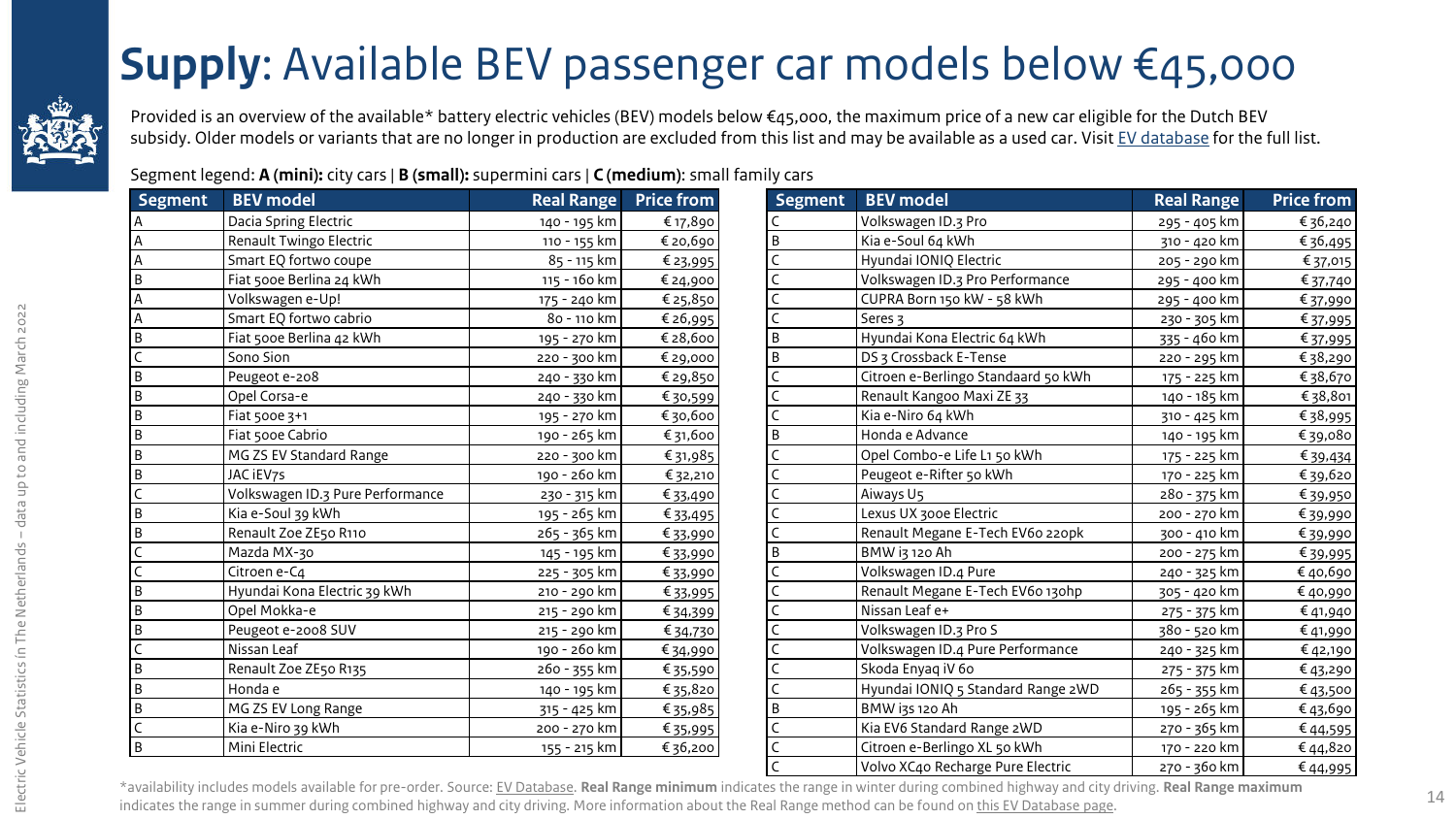### [I](#page-2-0)nflow and outflow of EV passenger cars

<span id="page-14-0"></span>

The table below shows the total inflow and outflow of electric passenger cars during the month of **March 2022**. Inflow includes sales to stock-in-trade.

**BEV** = Battery Electric Vehicle, **FCEV** = Fuel Cell Electric Vehicle, **PHEV** = Plug-in Hybrid Electric Vehicle

| Legend                                       | M1: Passenger cars (EV) | M1: Passenger cars (BEV) | M1: Passenger cars (FCEV) | M1: Passenger cars (PHEV) |
|----------------------------------------------|-------------------------|--------------------------|---------------------------|---------------------------|
| <b>Total inflow this month</b>               | 12,313                  | 7,564                    |                           | 4,743                     |
| Inflow: new sales                            | 8,934                   | 5,656                    |                           | 3,273                     |
| Inflow: used import $(\leq 90 \text{ days})$ | 107                     | 57                       |                           | 50                        |
| Inflow: used import (>90 days)               | 2,453                   | 1,851                    |                           | 1,420                     |
|                                              |                         |                          |                           |                           |
| Total outflow this month                     | 760                     | 340                      |                           | 419                       |
| Outflow: export                              | 723                     | 320                      |                           | 402                       |
| Outflow: other                               | 37                      | 20                       |                           | 17                        |
|                                              |                         |                          |                           |                           |
| Net inflow this month                        | 11,553                  | 7,224                    |                           | 4,324                     |

Source: Dutch Road Authority (RDW), edited by Netherlands Enterprise Agency (RVO.nl). The **inflow** and **outflow** statistics include sales to stock-in-trade. The Other category of outflow is the sum of elimination by demolition, theft, a change of license plate, etc. PHEV excludes hybrid electric vehicles (HEV). EV includes the sum of BEV, FCEV and PHEV.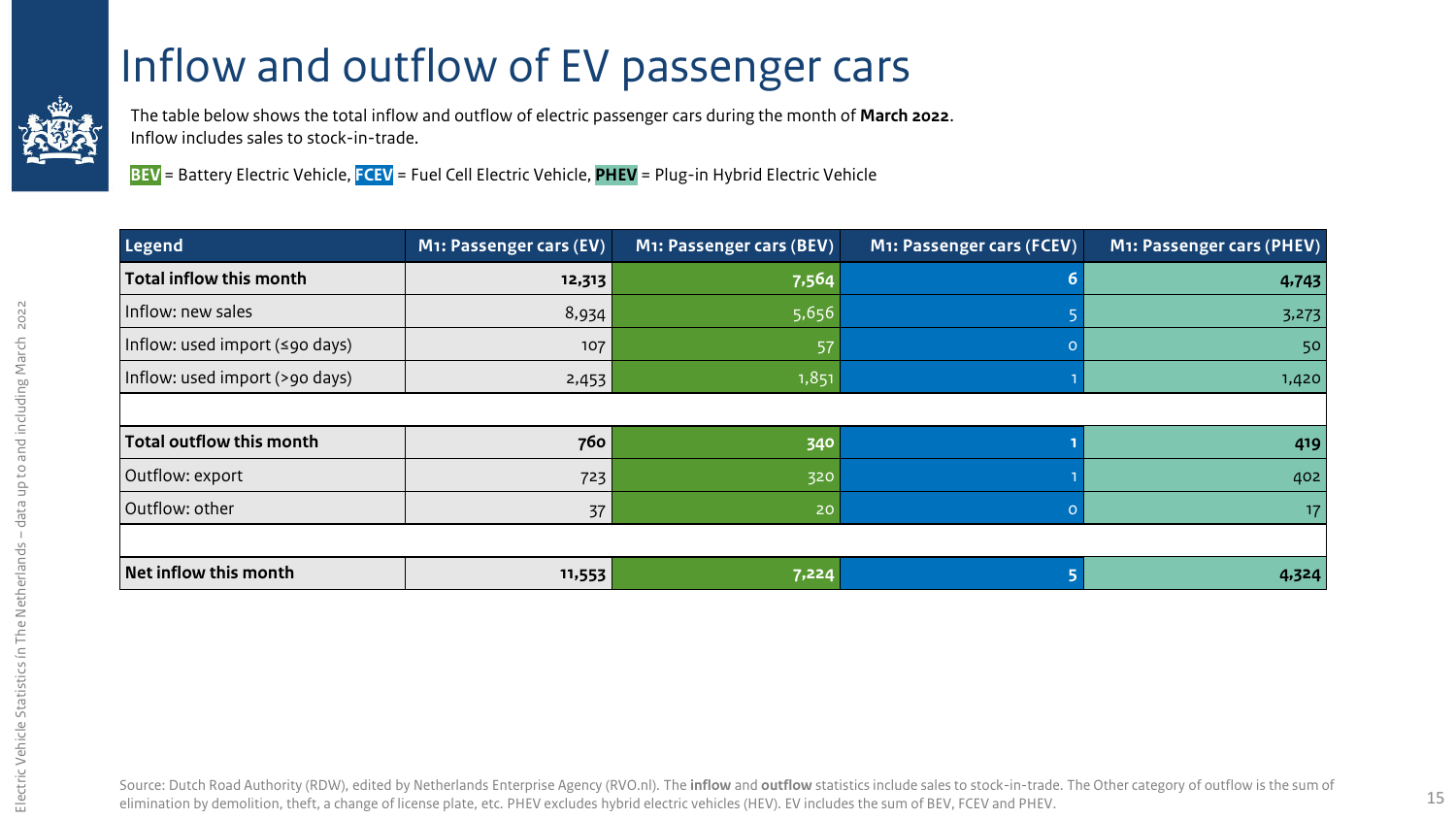#### **[I](#page-2-0)nflow:** New sales of EV passenger cars

<span id="page-15-0"></span>

The table below shows the amount of newly sold electric passenger cars (M1) in the Netherlands over time. New sales only include the sale of brand-new vehicles, used imports are excluded, sales to stock-in-trade are included.

**BEV** = Battery Electric Vehicle, **FCEV** = Fuel Cell Electric Vehicle, **PHEV** = Plug-in Hybrid Electric Vehicle

| Type of vehicle                              | <b>Legend</b>  | 2017     | 2018     | 2019    | 2020      | 2021    | <b>YtD</b><br>2022 |
|----------------------------------------------|----------------|----------|----------|---------|-----------|---------|--------------------|
|                                              | Total sales    | 405,209  | 437,714  | 438,827 | 347,298   | 308,111 | 76,533             |
| M1: Passenger cars (all drivetrains / fuels) | Total share    | 100%     | 100%     | 100%    | 100%      | $100\%$ | 100%               |
| M1: Passenger cars (EV)                      | Units sold     | 9,054    | 27,516   | 65,854  | 86,449    | 91,682  | 21,809             |
|                                              | Share of total | $2.23\%$ | 6.29%    | 15.01%  | 24.89%    | 29.76%  | 28.50%             |
|                                              | Units sold     | 7,988    | 23,955   | 60,522  | 71,422    | 60,957  | 11,815             |
| M1: Passenger cars (BEV)                     | Share of total | 1.97%    | 5.47%    | 13.79%  | $20,57\%$ | 19.78%  | 15.44%             |
|                                              | Units sold     |          | 13       | 154     | 143       | 110     | 16                 |
| M1: Passenger cars (FCEV)                    | Share of total | $0.00\%$ | $0.00\%$ | 0.04%   | 0.04%     | 0.04%   | 0.02%              |
|                                              | Units sold     | 1,061    | 3,548    | 5,178   | 14,884    | 30,615  | 9,9778             |
| M <sub>1</sub> : Passenger cars (PHEV)       | Share of total | 0.26%    | 0.81%    | 1.18%   | 4.29%     | 9.94%   | 13,04%             |

Source: Dutch Road Authority (RDW), edited by Netherlands Enterprise Agency (RVO.nl). This table shows the number of **new sales:** used imports is excluded, sales to stock-in-trade is included. These numbers are not on balance / not corrected for elimination by export, demolition, theft, et cetera. PHEV excludes hybrid electric vehicles (HEV). EV includes the sum of BEV, FCEV and PHEV. 16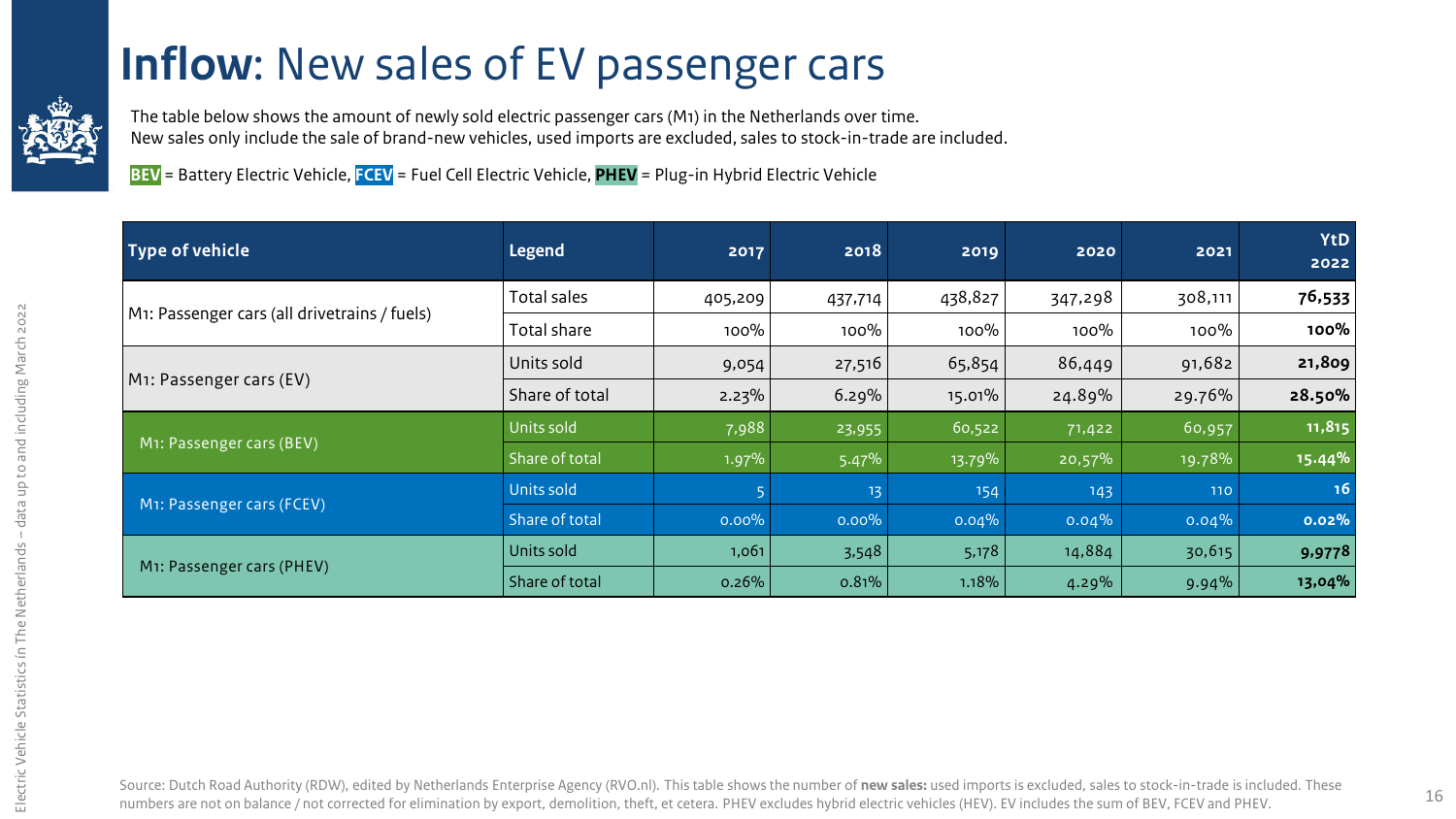#### **[I](#page-2-0)nflow**: New sales of EV passenger cars

<span id="page-16-0"></span>

The graph below visualizes the amount of newly sold electric passenger cars (M1) in the Netherlands per month. New sales only include the sale of brand-new vehicles, used imports are excluded, sales to stock-in-trade are included.

**BEV** = Battery Electric Vehicle, **FCEV** = Fuel Cell Electric Vehicle, **PHEV** = Plug-in Hybrid Electric Vehicle

■ Brand new FCEV passenger cars ■ Brand new PHEV passenger cars ■ Brand new BEV passenger cars



Source: Dutch Road Authority (RDW), edited by Netherlands Enterprise Agency (RVO.nl). This graph shows the number of **new sales:** used imports is excluded, sales to stock-in-trade is included. These numbers are not on balance / not corrected for elimination by export, demolition, theft, et cetera. PHEV excludes hybrid electric vehicles (HEV).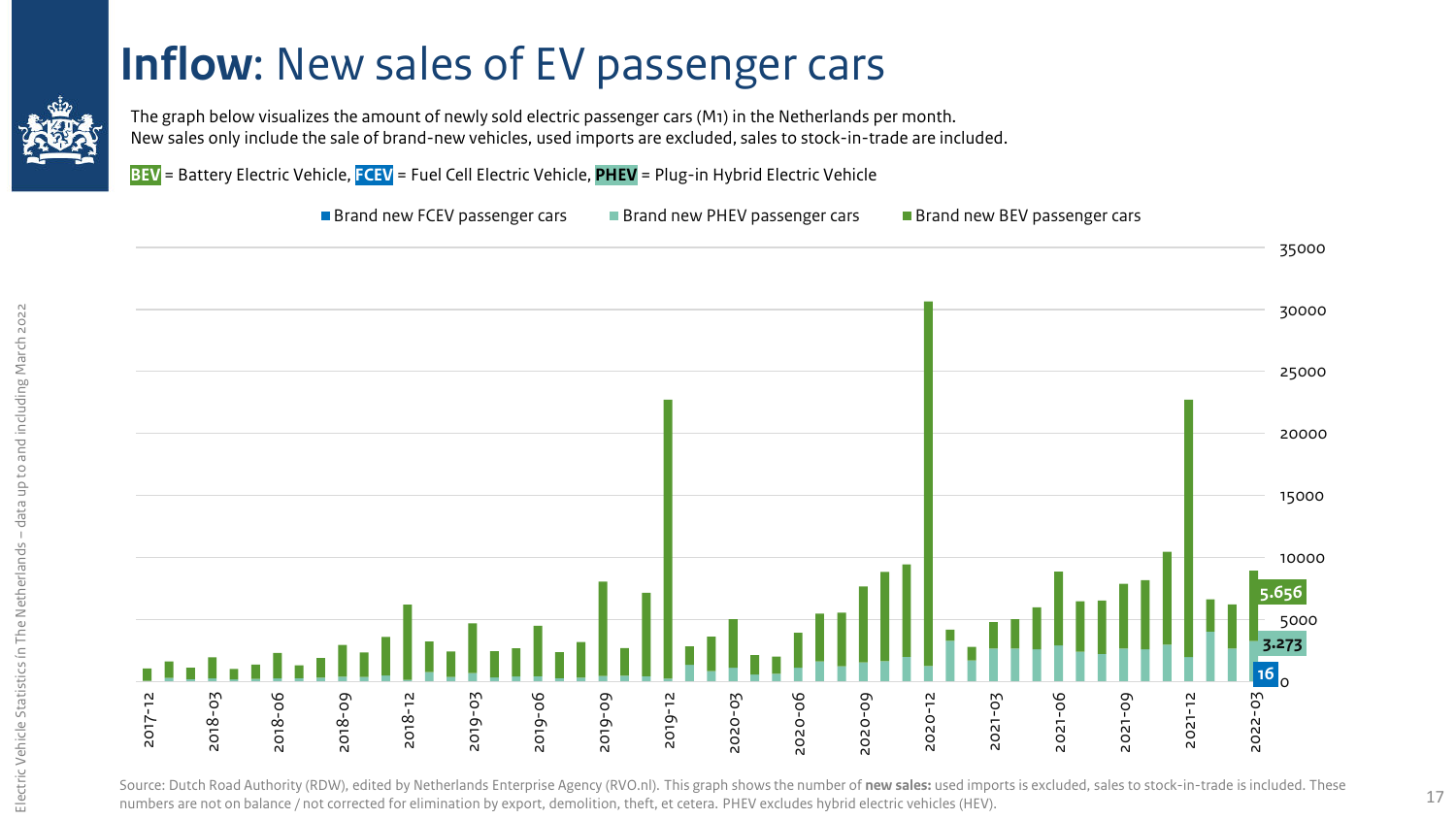#### **[I](#page-2-0)nflow**: New sales, market share EV passenger cars

<span id="page-17-0"></span>

The graph below visualizes the monthly market share of electric passenger cars (M1) as a percentage of all new sales of passenger cars (M1) in the Netherlands. New sales only include the sale of brand-new vehicles, used imports are excluded, sales to stock-in-trade are included.

**BEV** = Battery Electric Vehicle, **FCEV** = Fuel Cell Electric Vehicle, **PHEV** = Plug-in Hybrid Electric Vehicle



Source: Dutch Road Authority (RDW), edited by Netherlands Enterprise Agency (RVO.nl). This graph shows the number of **new sales:** used imports is excluded, sales to stock-in-trade is included. These numbers are not on balance / not corrected for elimination by export, demolition, theft, et cetera. PHEV excludes hybrid electric vehicles (HEV).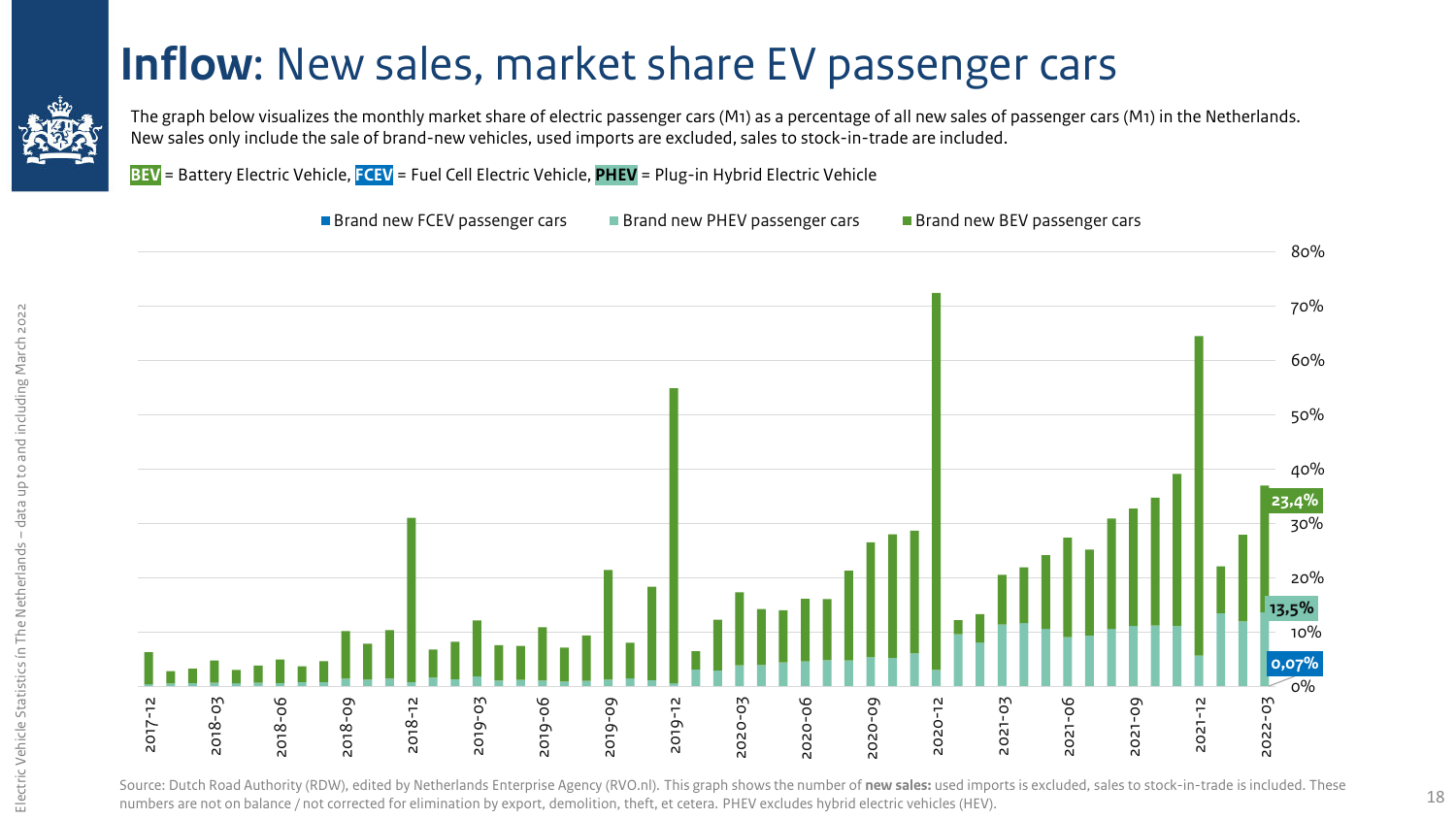#### **[I](#page-2-0)nflow**: New sales, segments of BEV and PHEV passenger cars

<span id="page-18-0"></span>

The graphs below visualizes the segments of newly sold electric passenger cars (M1) in the Netherlands over time. New sales only include the sale of brand-new vehicles, used imports are excluded, sales to stock-in-trade are included.

Segment legend: **A (mini):** city cars | **B (small):** supermini cars | **C (medium)**: small family cars | **D (large)**: large family cars | **E (executive)**: executive + luxury cars



Source: Dutch Road Authority (RDW), edited by Netherlands Enterprise Agency (RVO.nl). These graphs show the number of **new sales:** used imports is excluded, sales to stock-in-trade is included. These numbers are not on balance / not corrected for elimination by export, demolition, theft, et cetera. PHEV excludes hybrid electric vehicles (HEV).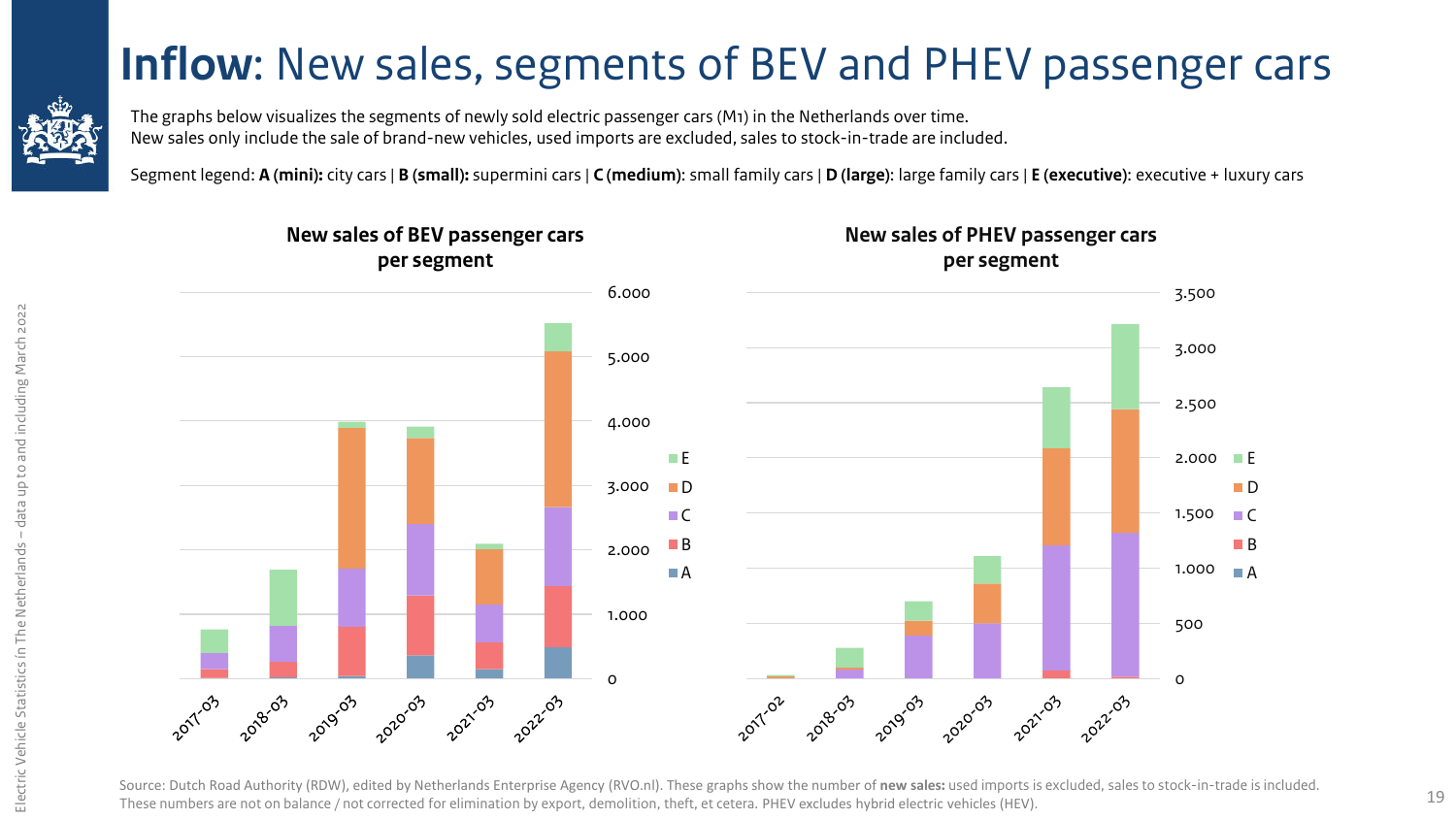### **[I](#page-2-0)nflow**: New sales, top 10 BEV and PHEV passenger cars

<span id="page-19-0"></span>

The graphs below visualizes the new sales of the top 10 most popular electric passenger cars (M1) in the Netherlands during **March 2022**. New sales only include the sale of brand-new vehicles, used imports are excluded, sales to stock-in-trade are included.

**BEV** = Battery Electric Vehicle, **PHEV** = Plug-in Hybrid Electric Vehicle





Source: Dutch Road Authority (RDW), edited by Netherlands Enterprise Agency (RVO.nl). These graphs show the number of **new sales:** used imports is excluded, sales to stock-in-trade is included. These numbers are not on balance / not corrected for elimination by export, demolition, theft, et cetera. PHEV excludes hybrid electric vehicles (HEV).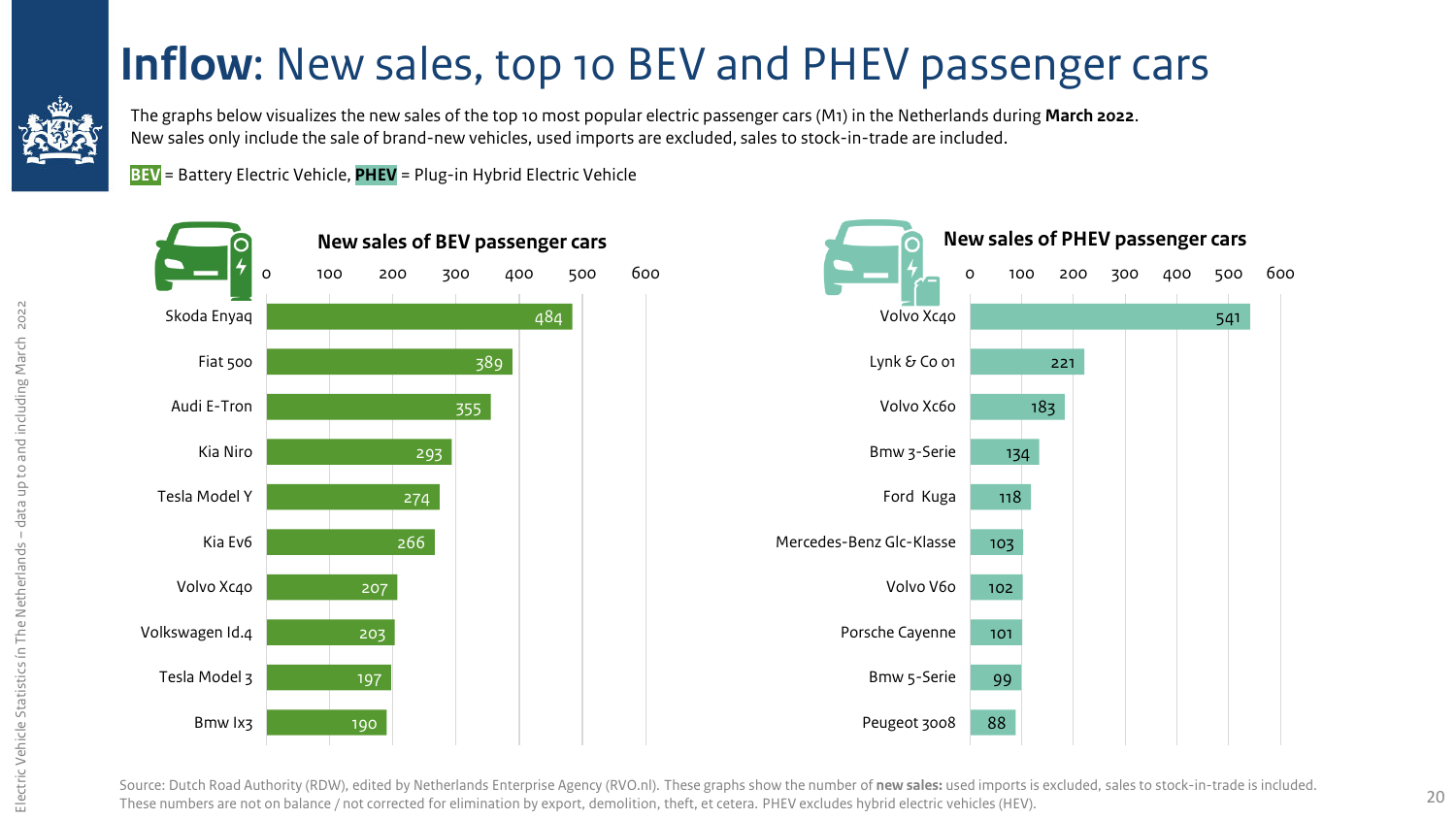## **[E](#page-2-0)V charging infrastructure**: Number of charging points in NL

<span id="page-20-0"></span>

■ Regular Public

Electric Vehicle Statistics ín The Netherlands – data up to and including March 2022

Electric Vehicle Statistics in The Netherlands

2022

data up to and including March

The graph below shows the total amount of charging points (EVSEs) for electric vehicles in the Netherlands. **Regular** charging points are ≤22kW capacity, while **fast** charging points are >22kW.

The [website of the National Agenda Laadinfrastructuur](https://agendalaadinfrastructuur.nl/monitoring/default.aspx) (NAL) has more details, including statistics on provincial and municipality aggregation levels (in Dutch).

#### **Charging Infrastructure in the Netherlands**

Regular Semi-public (undefined) Regular Semi-public 120.000 (destination) **III** Regular Semi-public (visitor) 100.000 **3.234** Fast Charger Total (>22kW) **6.226 2.577** 80.000 **8.039 30.936 2.027 6.526 23.403 TITUNI** 60.000 **278 1.252 9 17.083 <sup>755</sup> 1.116** 40.000 **21.749 51.423 56.897 17.587 15.633 39.968** 20.000 **15.288 20.228 27.773** 0 2022.03

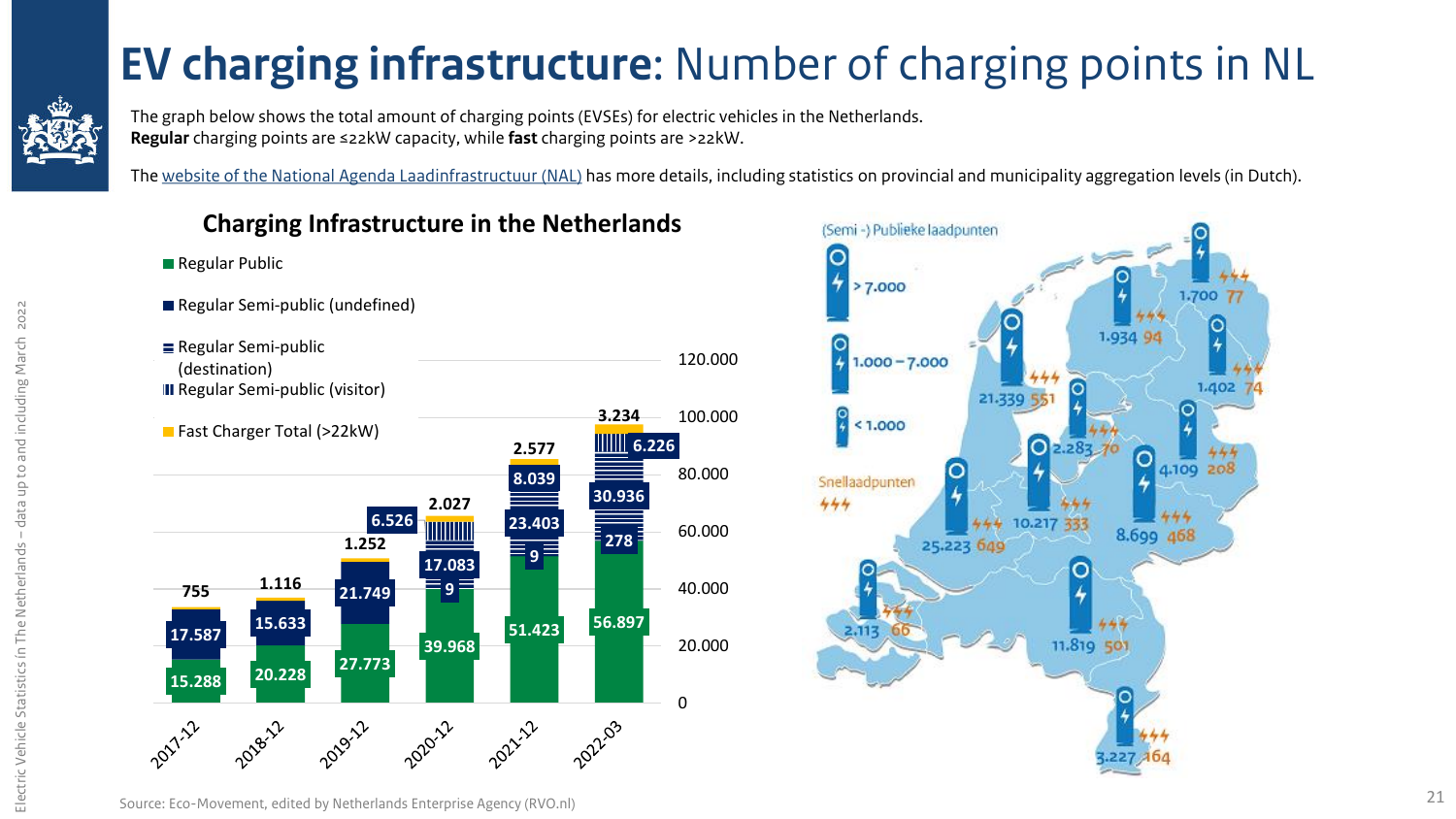### **[E](#page-2-0)V charging infrastructure**: Number of charging points in NL

<span id="page-21-0"></span>

The table below shows the total amount of charging points (EVSEs) for electric vehicles in the Netherlands. **Regular** charging points are ≤22kW capacity, while **fast** charging points are >22kW.

The [website of the National Agenda Laadinfrastructuur](https://agendalaadinfrastructuur.nl/monitoring/default.aspx) (NAL) has more details, including statistics on provincial and municipality aggregation levels (in Dutch).

| Number of charging points at the end of                         | 2017    | 2018    | 2019              | 2020     | 2021     | March 2022 |
|-----------------------------------------------------------------|---------|---------|-------------------|----------|----------|------------|
| Regular public + semi-public                                    | 32,875  | 35,861  | 49,520            | 63,586   | 82,876   | 94,336     |
| Regular public (24/7 publicly accessible)                       | 15,288  | 20,228  | 27,773            | 39,968   | 51,423   | 56,897     |
| Regular semi-public (limited publicly accessible)               | 17,587  | 15,633  | 21,747            | 23,618   | 31,453   | 37,439     |
| - of which Destination chargers (eg located near supermarkets)  |         |         |                   | 6,528    | 8,039    | 6,226      |
| - of which Work chargers (eg located near offices)              |         |         |                   | 17,081   | 23,403   | 30,936     |
| Fast charging points, public + semi-public                      | 755     | 1,116   | 1,262             | 2,027    | 2,577    | 3,234      |
| - of which >100 kW                                              |         |         | 433               | 897      | 1,307    | 1,632      |
| Fast charging locations                                         | 178     | 197     | 339               | 467      | 629      | 674        |
| All regular + fast charging points                              | 33,630  | 36,977  | 50,772            | 65,613   | 85,453   | 97,571     |
| Number of plug-in passenger car (BEV + PHEV) per charging point | 3,5     | 3,7     | 3,9               | 4,2      | 4,5      | 4,2        |
| Private charging points <sup>1</sup>                            | ~58,000 | ~80,000 | $^{\sim}$ 114,000 | ~158,000 | ~221,000 | ~238,000   |

Source: Eco-Movement, edited by Netherlands Enterprise Agency (RVO.nl)

<sup>1</sup>The number of private charging points is an estimation based on private charging point ownership statistics from the [Nationaal Laadonderzoek](https://www.elaad.nl/uploads/files/Rapport_Nationaal_Laadonderzoek_2020.pdf) 2020